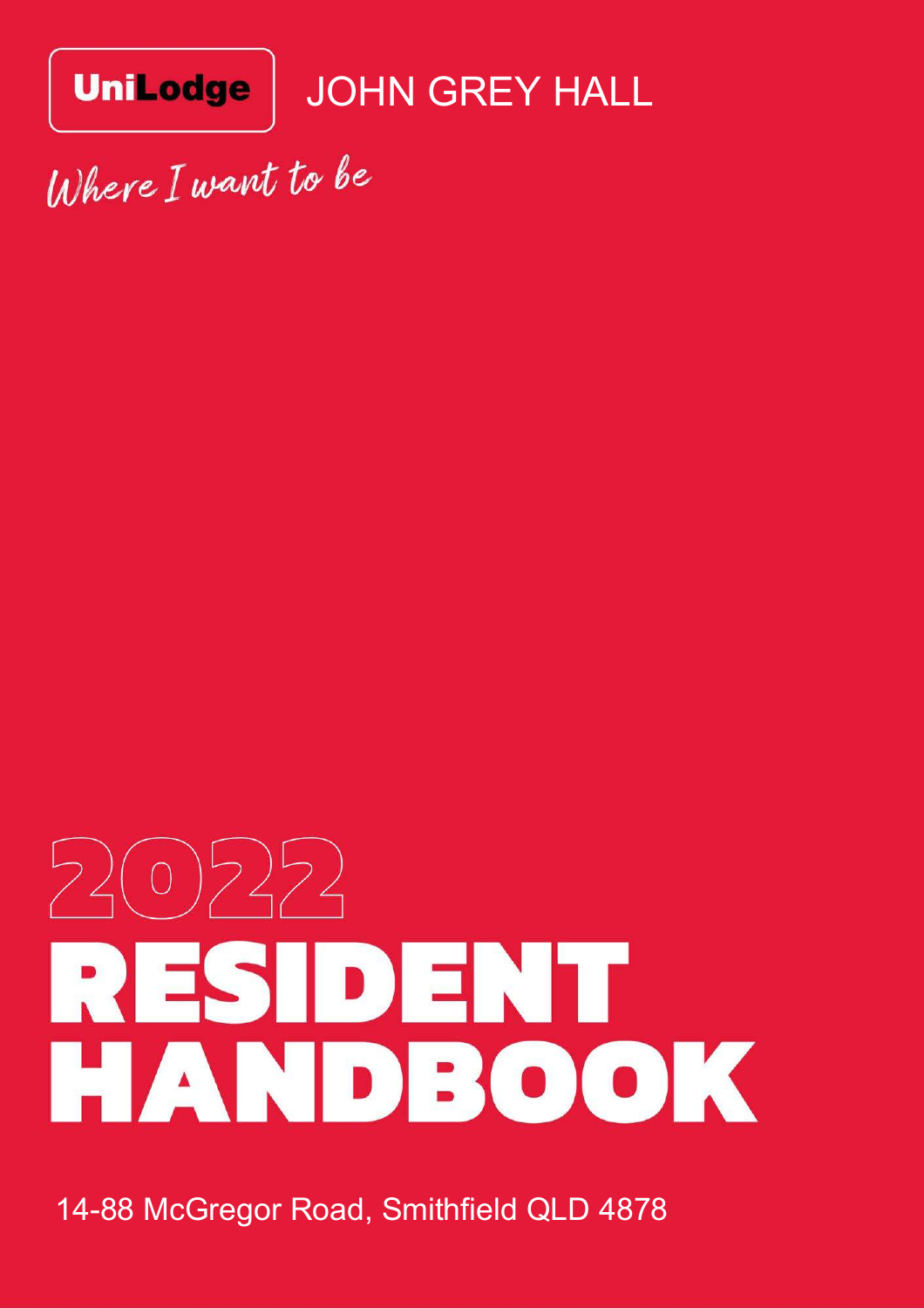

# Welcome to Country

At James Cook University, we acknowledge the Australian Aboriginal and Torres Strait Islander peoples of this nation. We acknowledge the Traditional Owners of the lands on which our campuses and study centres are located and where we conduct our business. We pay our respects to ancestors and Elders, past, present and future. JCU is committed to honouring Australian Aboriginal and Torres Strait Islander peoples' unique cultural and spiritual relationships to the land, waters and seas and their rich contribution to JCU and society.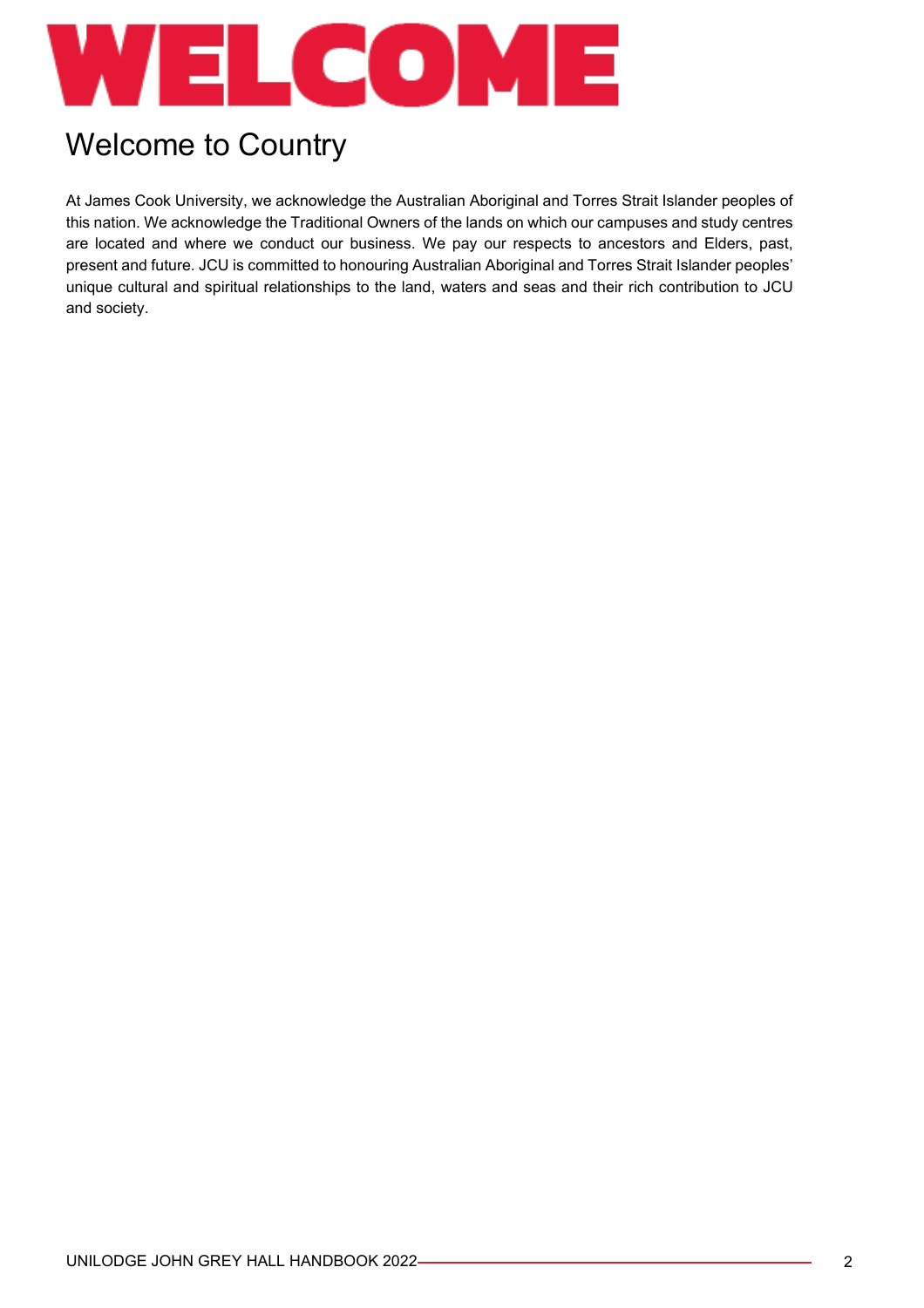# Welcome to UniLodge John Grey Hall

We trust that your stay here will be both enjoyable and productive. Our team is aware that you are not only here to enjoy yourself but also to study, and we understand that at times you will be under pressure to complete assignments.

The Resident Handbook is designed to ensure that everybody understands the building and observes the rules of occupancy so that all residents can enjoy their stay. It also forms an important part of your agreement terms and obligations.

Most of the issues in this Resident Handbook are based on common sense and many have already been explained during the initial sign-up process. The regulations are designed for your COMFORT, SAFETY and SECURITY.

We hope that this Handbook will be useful to you in answering any questions and in assisting you with the most common problems that may occur.

UniLodge John Grey Hall Management wants to develop an atmosphere that provides students with the greatest opportunity to maximise their success, enjoyment and experience from their time studying in Cairns.

*Enjoy your stay!*

*The UniLodge Team*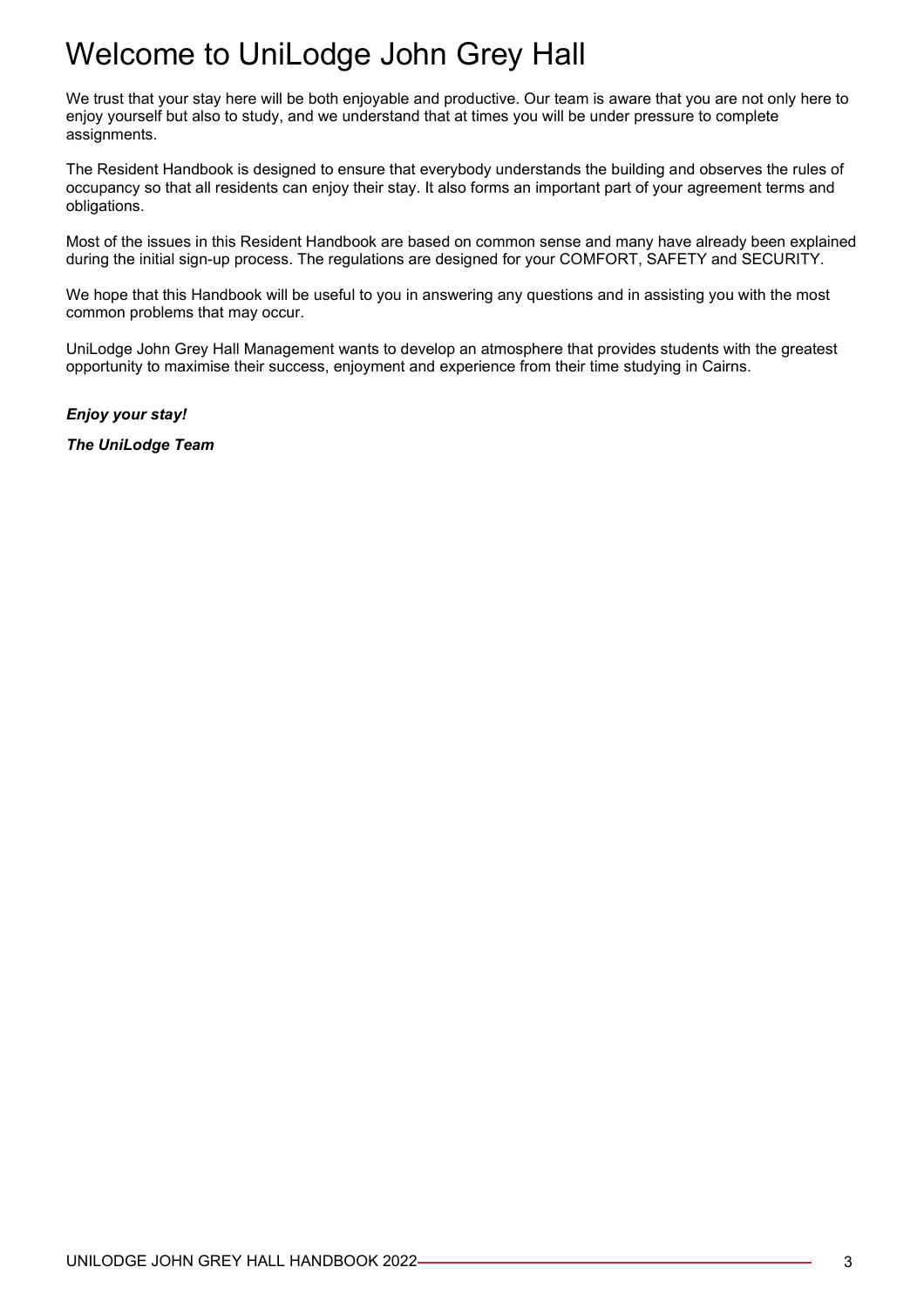# TABLE OF CONTENTS

| 1. |      |  |
|----|------|--|
| 2. |      |  |
|    | 2.1  |  |
|    | 2.2  |  |
|    | 2.3  |  |
|    | 2.4  |  |
|    | 2.5  |  |
|    | 2.6  |  |
|    | 2.7  |  |
|    | 2.8  |  |
|    | 2.9  |  |
|    | 2.10 |  |
|    | 2.11 |  |
| 3. |      |  |
|    | 3.1  |  |
|    | 3.2  |  |
|    | 3.3  |  |
|    | 3.4  |  |
| 4. |      |  |
|    | 4.1  |  |
|    | 4.2  |  |
|    | 4.3  |  |
|    | 4.4  |  |
|    | 4.5  |  |
| 5. |      |  |
|    | 5.1  |  |
|    | 5.2  |  |
|    | 5.3  |  |
|    | 5.4  |  |
|    | 5.5  |  |
|    | 5.6  |  |
|    | 5.7  |  |
|    | 5.8  |  |
|    | 5.9  |  |
|    | 5.10 |  |
|    | 5.11 |  |
|    | 5.12 |  |
|    |      |  |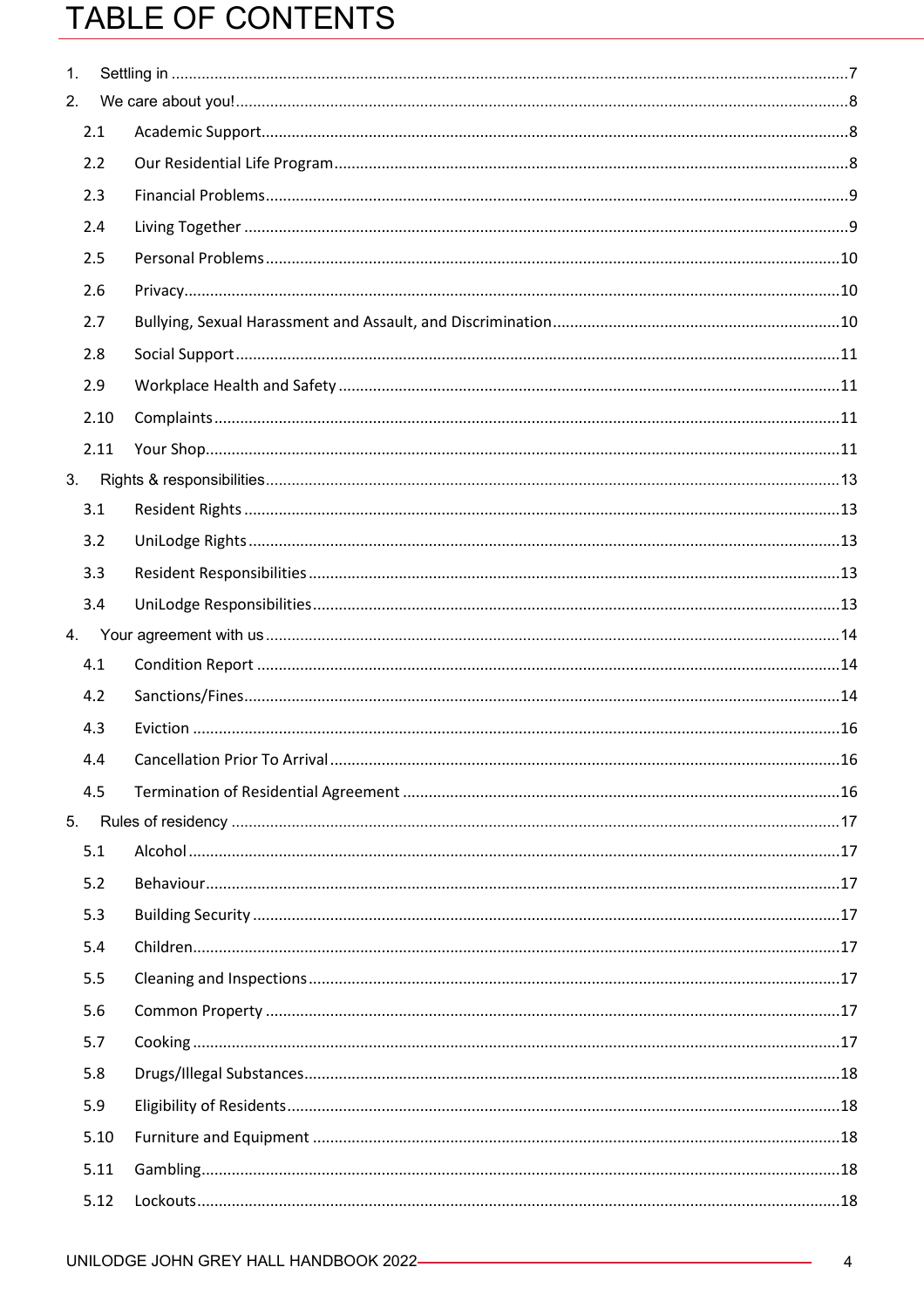|     | 5.13 |  |
|-----|------|--|
|     | 5.14 |  |
|     | 5.15 |  |
|     | 5.16 |  |
|     | 5.17 |  |
|     | 6.   |  |
|     | 6.1  |  |
|     | 6.2  |  |
|     | 6.3  |  |
|     | 6.4  |  |
|     | 6.5  |  |
|     | 6.6  |  |
|     | 6.7  |  |
| 7.  |      |  |
|     | 7.1  |  |
|     | 7.2  |  |
|     | 7.3  |  |
|     | 7.4  |  |
|     | 7.5  |  |
|     | 7.6  |  |
|     | 7.7  |  |
|     | 7.8  |  |
|     | 7.9  |  |
|     | 7.10 |  |
|     | 7.11 |  |
|     | 7.12 |  |
|     | 7.13 |  |
|     | 7.14 |  |
|     | 7.15 |  |
|     | 7.16 |  |
|     | 7.17 |  |
| 8.  |      |  |
|     | 8.1  |  |
| 9.  |      |  |
|     | 9.1  |  |
|     | 9.2  |  |
|     | 9.3  |  |
| 10. |      |  |
|     | 10.1 |  |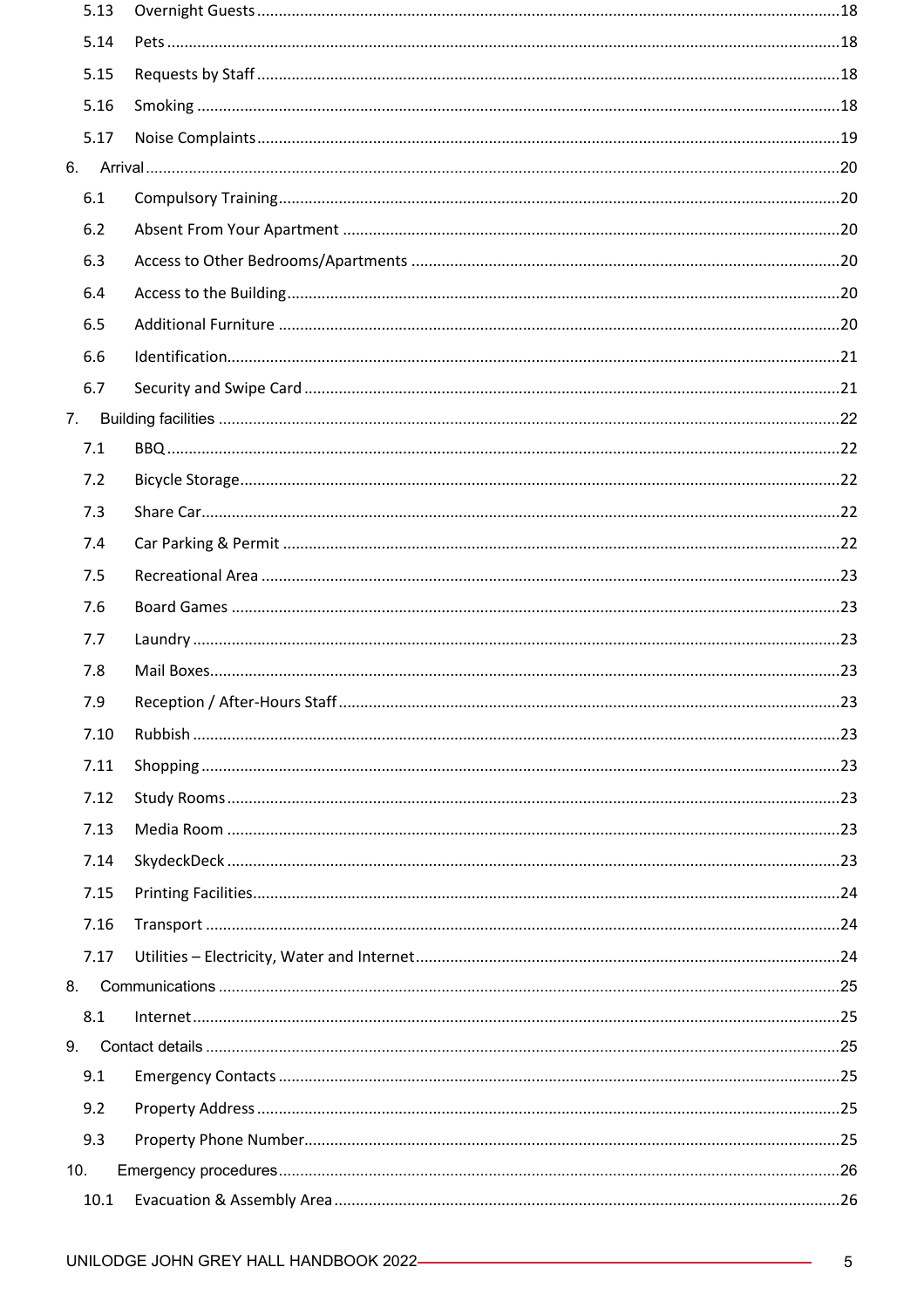| 10.2  |  |
|-------|--|
| 10.3  |  |
| 10.4  |  |
| 11.   |  |
| 11.1  |  |
| 11.2  |  |
| 12.   |  |
| 12.1  |  |
| 12.2  |  |
| 12.3  |  |
| 12.4  |  |
| 12.5  |  |
| 12.6  |  |
| 12.7  |  |
| 12.8  |  |
| 12.9  |  |
| 12.10 |  |
| 12.11 |  |
| 12.12 |  |
| 12.13 |  |
| 13.   |  |
| 13.1  |  |
|       |  |
| 13.3  |  |
| 14.   |  |
| 14.1  |  |
| 14.2  |  |
|       |  |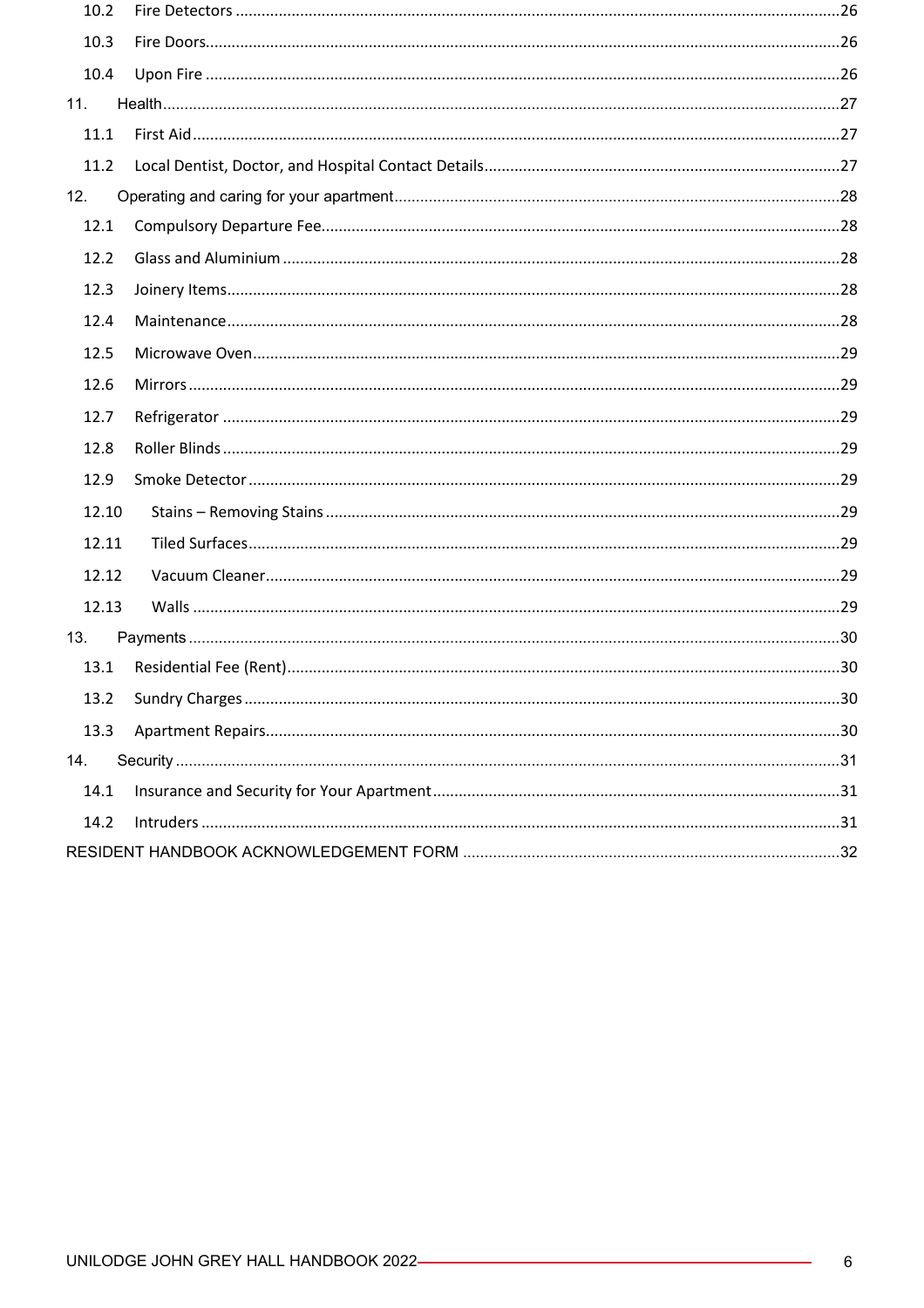# 1.SETTLING IN

Most students coming from overseas experience a certain amount of 'culture shock'.

The people, the weather, the food, and the buildings may be new and it may take you a little time to get used to your new surroundings.

Many new students, including Australian students, are living away from their family and friends for the first time so we encourage you to become involved in our Residential Life Program Events, so that you will make new friends and begin to feel more 'at home'.

If you are having difficulty settling in, our staff are here to help you! We also have many students from different countries who are going through the same experiences as you.

Please come and see us if only for a chat! UniLodge wants your stay to be a happy and prosperous one.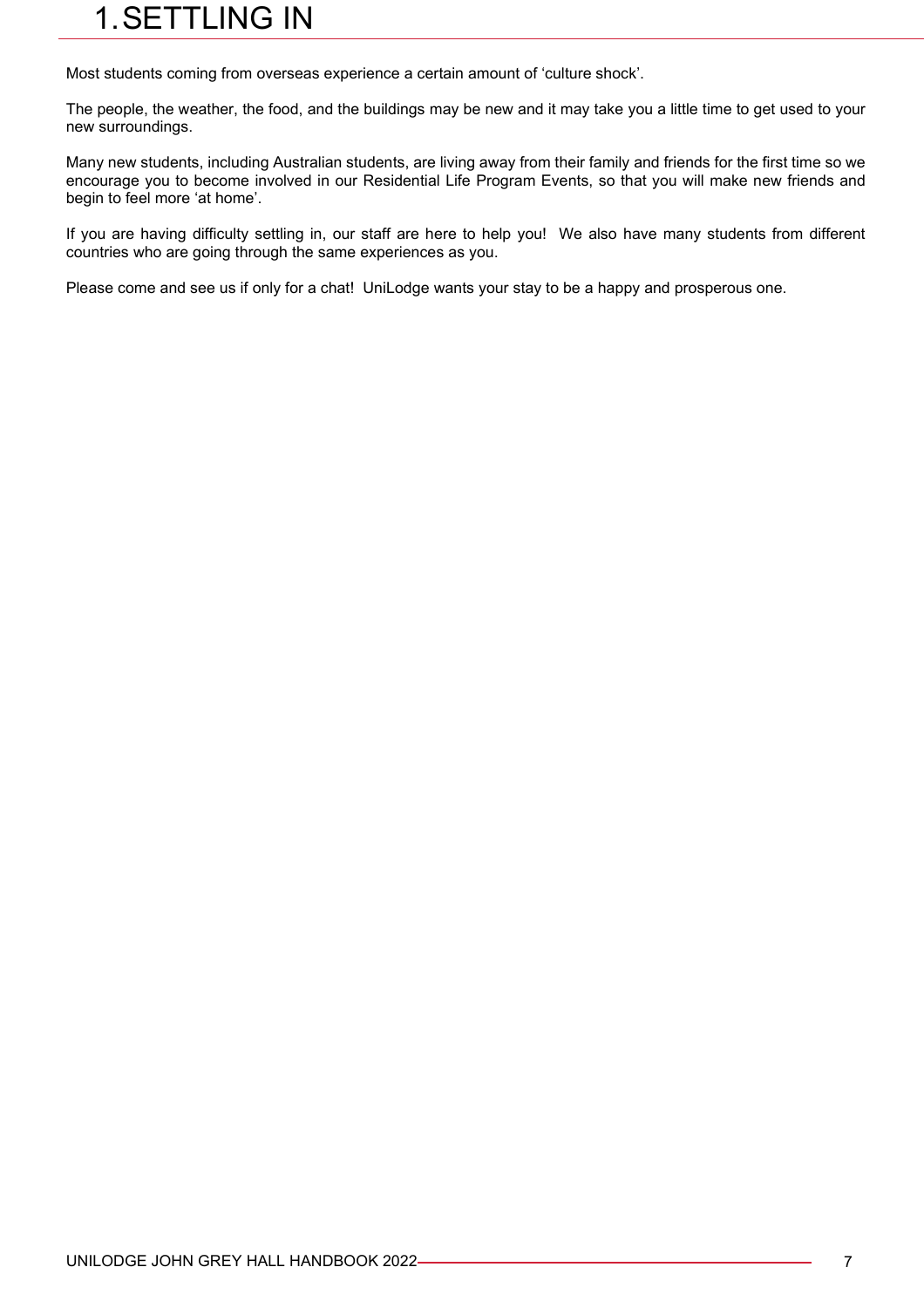# 2.WE CARE ABOUT YOU!

UniLodge strives to provide community based support. One of the big advantages of living in a community is that there is always someone to help. Do not keep your worries to yourself – the sooner we get on to them, the sooner we can help you to resolve the problem. Confidence is kept, and you can be assured of a sympathetic ear, regardless of the size or nature of your problem.

#### **JCU Student Equity and Wellbeing:**

<https://www.jcu.edu.au/learning-and-teaching/students/student-equity-and-wellbeing>

#### **JCU Safety and Wellbeing – Sexual Harassment and Sexual Assault:**

<https://www.jcu.edu.au/safety-and-wellbeing/sexual-harassment-and-sexual-assault>

#### **MySafety** - <https://jcu.mysafety.org.au/>

MySafety is a new website for JCU students who are worried about something that happened during sex, who are concerned about their relationship, or who are trying to help a friend. It's a safe, inclusive & completely anonymous space.

#### **UniLodge Student Health and Wellbeing:**

<https://www.unilodge.com.au/student-wellbeing> Cairns Sexual Assault Service – True 07 4031 3590

New residents often experience difficulty adjusting to:

- $\triangleright$  The transition from school to tertiary/university life
- $\triangleright$  A different education system and different demands
- $\triangleright$  Living away from home, and fending for themselves
- $\triangleright$  Being away from the support of family and friends
- $\triangleright$  Settling into city life, a new state or a new country
- $\triangleright$  Language barriers
- $\triangleright$  Life style and culture changes, this may come as a shock, and may include:
	- Finding their way around i.e. transport, clubs, churches etc.
	- Basic establishment tasks e.g. bank accounts etc.

UniLodge staff are here to assist you with all these issues and more. Feel free to pop into reception and we will be happy to give you the information you need.

#### **Anyone affected by illness, accident or death of a relative, should talk to the Residential Life Manager or General Manager. If necessary we can refer you to the JCU Counselling Service for further support.**

UniLodge is proud to offer a pastoral care network. When you join our community you will find there is always something to do and someone to talk to.

Our Residential Advisors might come and knock on your door with a bag of lollies or stop you in the hallway to find out about your weekend. They are always available for a chat and to offer advice and sometimes referrals to other services.

Connecting you to services, people and places is just one of the important roles to play here at UniLodge. So whether you want to connect with other residents, the local community or just want to know the best places to 'hang out' we can help you.

We want to assist you wherever possible to fit into your home away from home as quickly, safely and securely as possible so you can get on with the job of studying and enjoying your time here.

#### 2.1 Academic Support

If you have an academic problem, talk to us as soon as it arises – don't leave it until it is too late! Should you have any concerns regarding course and subject selection, preparation for examinations, dealing with tutors and lecturers, applying for special consideration due to sickness or family troubles - we can help to refer you to the relevant department or faculty that will be able to resolve any issues. As a resident you will experience differing levels of stress at various times, particularly around examination time. We are here to provide a climate in which you can maximise your academic achievements. If you are experiencing noise related problems that are affecting your study, please advise us immediately. **Residents must always be tolerant of other residents' study habits.**

### 2.2 Our Residential Life Program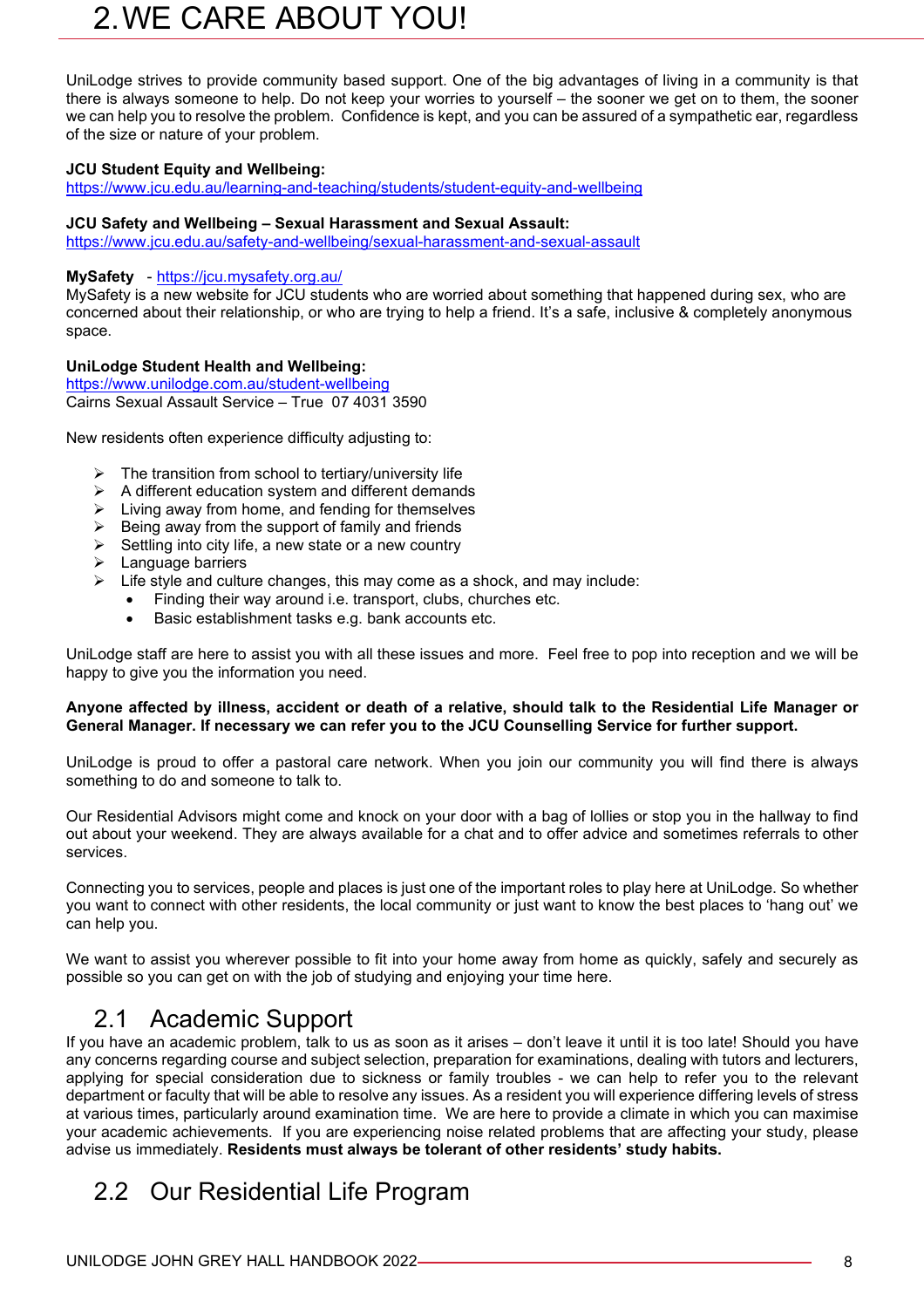#### **What is Residential Life Program?**

Residential Life Program is an integrated, contemporary, residential life program, run by UniLodge for our residents. It is designed to support and bring out the best in each resident through the duties and activities carried out by senior residents - Residential Advisors, the Residential Life Manager, the customer service staff, and the Area General Manager.

#### **UniLodge's Multicultural Vision**

We promote a culture of mutual respect, tolerance and celebration of diversity. We aim to provide opportunity for the building of cross-cultural understanding and friendship. So, everyone: feels respected, looks out for everyone else, belongs and shares a sense of family, friendship and belonging, Interacts with, learns from and values - all peoples.

#### **What does the Program Aim to Achieve?**

It offers a balanced program of activities that supports resident life across many dimensions such as: standard of living and quality of life as a whole, mental and physical health, academic and personal achievements, personal and social relationships, safety and security and community connectivity.

#### **What Types of Activities Underpin the Residential Life Program?**

- Socially responsible activities such as getting residents involved in raising much needed funds for a charity such as Movember, or participation in community activities.
- Barbeques and nights full of entertainment which encourages integration, fun and friendship.
- Trips to Aussie fun spots go surfing, indoor rock-climbing, bike riding to great Australian icons.
- Educational and special interest forums, seminars and focus groups.
- Life skill sessions such as budget workshops, interview skills, and resume writing workshop.
- Games nights and movies nights.
- Sporting activities such as netball, basketball, footy, cricket it's up to you!
- International parties and cultural activities.

#### **Attending Events**

Attending and signing up for events is easy, just go to the UniLodge John Grey Hall webpage, where you can register for events via the UniLodge App, which can be downloaded from the Google Play Store and the Apple Store. The wide range of events loaded for the upcoming months so you can see what events are coming up and choose the ones you wish to attend, so simple! Our customer service staff at reception are able to assist you or answer any questions you may have.

#### 2.3 Financial Problems

If you are experiencing any financial difficulties, please speak to the UniLodge staff. Often, these difficulties can be managed by the implementation of a financial plan.

- There are a few options available to students to support them including:
- **[JCU Access Funds](https://www.jcu.edu.au/scholarships-@-jcu/search/jcu-access-fund)**
- **[JCU Scholarships](https://www.jcu.edu.au/scholarships-@-jcu)**
- **[JCU Student Loan](https://www.jcu.edu.au/students/fees-and-financial-support/jcu-student-loan)**
- **[Centrelink](https://www.humanservices.gov.au/individuals/subjects/payments-students-and-trainees)**

## 2.4 Living Together

*Living in a close community like UniLodge can be a lot of fun, but it will take effort and compromise. The following steps will help you should any conflicts arise…*

| If you have an issue with a fellow resident, try first to talk about that issue with the person<br>concerned. Try to talk about it before the issue becomes a major problem and try to come to an<br>agreement.                                                                 |                                                                                                                                                                                                                             |   |
|---------------------------------------------------------------------------------------------------------------------------------------------------------------------------------------------------------------------------------------------------------------------------------|-----------------------------------------------------------------------------------------------------------------------------------------------------------------------------------------------------------------------------|---|
|                                                                                                                                                                                                                                                                                 |                                                                                                                                                                                                                             |   |
| If you feel that you are unable to come up with a suitable solution you can call the Residential<br>Advisor to discuss your problem. If needed, the Residential Advisor will arrange a meeting with all<br>relevant residents to discuss concerns and help resolve the problem. |                                                                                                                                                                                                                             |   |
|                                                                                                                                                                                                                                                                                 |                                                                                                                                                                                                                             |   |
|                                                                                                                                                                                                                                                                                 | If these steps have been followed and you find that the conflicting issues are still present, please<br>contact the Residential Life Manager or the General Manager for further assistance with dealing<br>with the matter. | Й |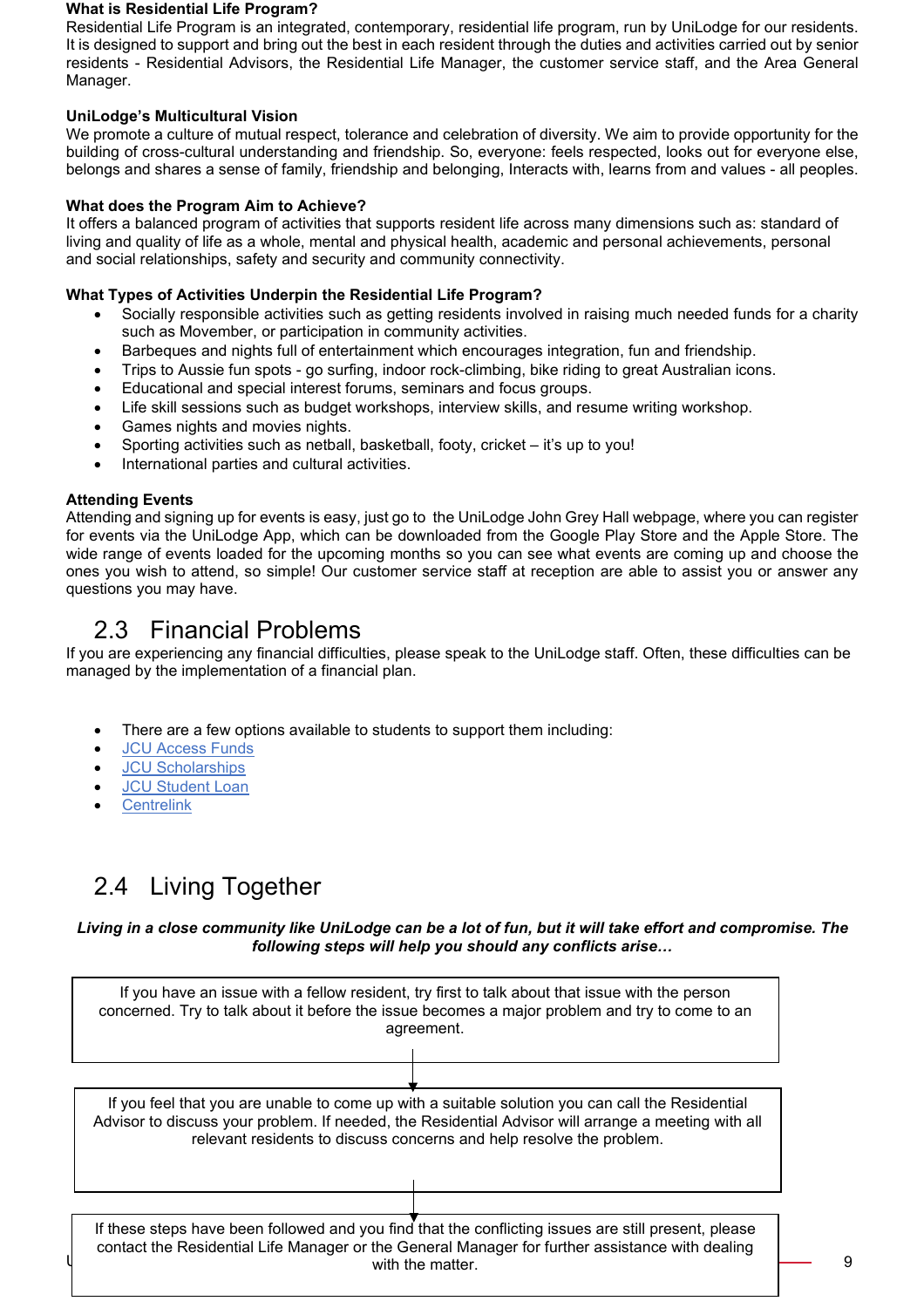#### *Tips for happy living in a multi-share apartment*

- Always do your fair share of cleaning
- Decide on a cleaning roster for the kitchen, bathroom and vacuuming
- Be aware of the noise you and any guests you have produce. This is a common courtesy which should extend to all residents.
- Don't leave dirty dishes overnight.
- Take out the garbage when the bin is full
- Decide if you are going to share the cooking, it's a great way to try new foods and cut costs
- Always store valuable items in your room
- Be considerate with your use of shared facilities and equipment.

**To assist residents living in multi-share apartments, our Residential Advisors will host flat meetings with you and your flatmates early in the semester which will result in the signing of a written flatmate agreement for the apartment to abide by. If you join a multi-share apartment who has already signed an agreement, you will have an opportunity to agree to the existing agreement or request another flat meeting. Flat meetings are compulsory for all multi-share apartments if any resident requests one. If all residents decide that they do not wish to have a meeting, then all residents must confirm this in writing.**

## 2.5 Personal Problems

Don't be afraid to confide in the appointed UniLodge staff to discuss any personal issues that are getting you down. They are here to support you, provide guidance, assistance and referral where necessary.

#### 2.6 Privacy

Your privacy is important to us. Should you wish to discuss any matter in private, please ask. **All matters discussed will be kept confidential.**

### 2.7 Bullying, Discrimination and Hazing

Bullying, Discrimination and any form of hazing is not tolerated in any form.

UniLodge is a friendly and supportive community, and it is expected that members will be pro-active in ensuring that it remains so. Anyone at UniLodge who engages in any form of bullying, discrimination or hazing will be asked to leave.

The Anti-Discrimination Act makes discrimination unlawful on the basis of a person's **gender, race, age, sexual preference, religion, political beliefs or activities.** 

Bullying involves repeated unreasonable behaviour that may victimise, humiliate, intimidate or threaten another person. Examples include: behaving aggressively, teasing or playing practical jokes on another person, or pressuring someone to behave inappropriately.

Contact your Residential Life Manager with any concerns about bullying, discrimination or hazing.

#### 2.8 Sexual Harassment, Sexual Assault

Unilodge JCU Halls of Residence are committed to fostering a safe and respectful college community, and we work in an integrated way with JCU to prevent, and respond to, sexual harassment and sexual assault. These behaviours are never appropriate within our college, within our university community, or in the broader society.

You can find detailed information about support available to you, and how to report any issues that occur at University or at JCU Halls of Residence at [https://www.jcu.edu.au/safety-and-wellbeing.](https://www.jcu.edu.au/safety-and-wellbeing) You can talk confidentially with a JCU [Sexual Misconduct Officer](https://www.jcu.edu.au/safety-and-wellbeing/sexual-harassment-and-sexual-assault/sexual-misconduct-officers) about any matter that is causing you concern, no matter how big or small the issue might seem.

As part of your residential contract, you are required to complete the:

*1. JCU Respect* **online module:** all students and staff at James Cook University are required to complete this module. It provides introductory content on recognising a problem (including basic consent/bystander behaviours), responding to disclosures by others, referring to appropriate support services, and reporting to the University and other agencies.

All students and staff are automatically enrolled into the module, and you will find it listed under the subjects tab after logging into LearnJCU.

• All residents must complete the online module before arriving to **[college name**].

• Returning residents who have already completed the module are not required to repeat the module.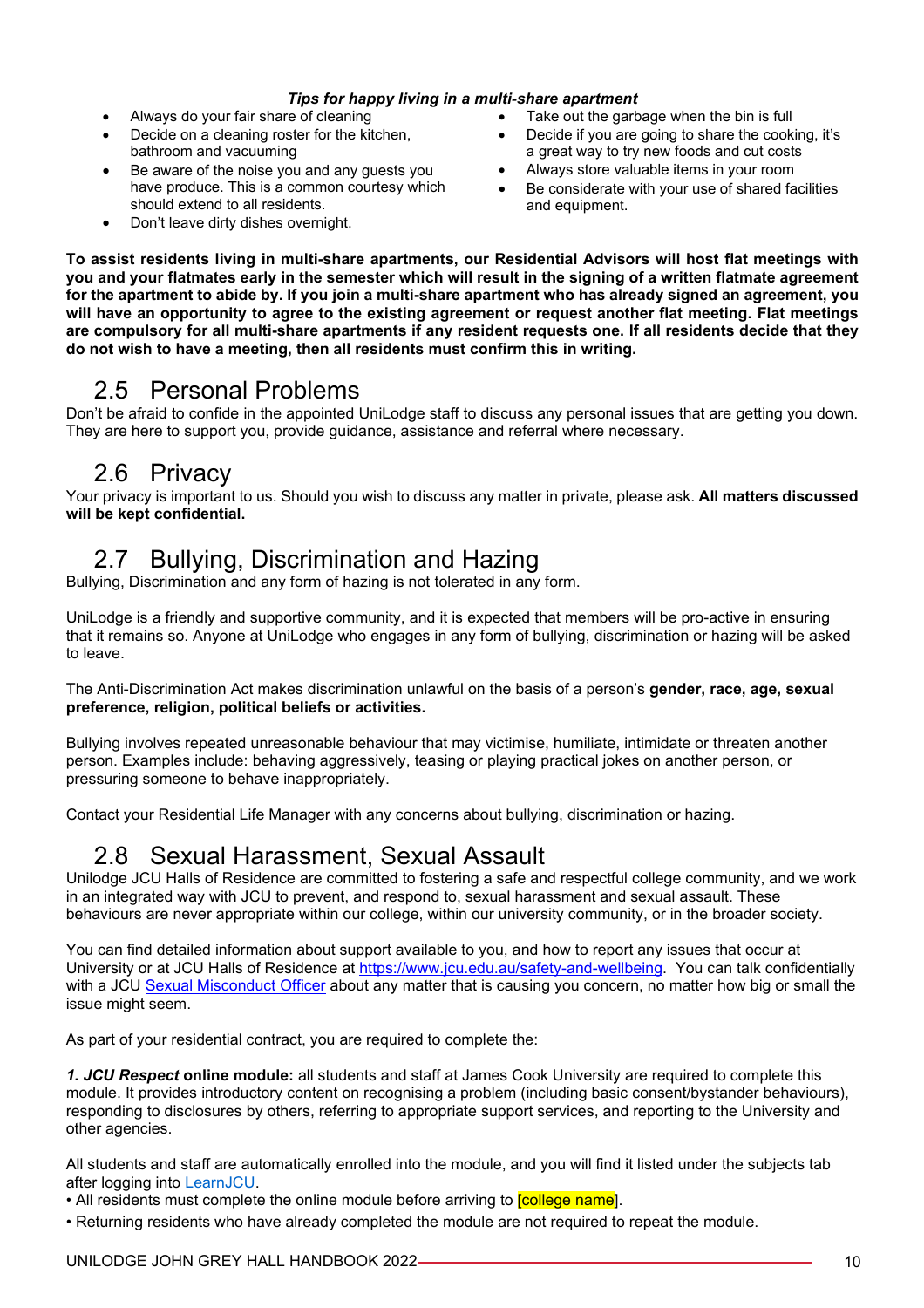*2.* **JCU Respectful Relationships Workshops:** all residents are required to attend a Respectful Relationships workshop every year. These are face to face interactive workshops that support you to take an active role in ensuring a fun, strong and safe residential college community, free from sexual harassment and sexual assault. You will be advised of the workshop time you are required to attend.

*(Note: the module and workshops include discussion of sexual harassment and assault, and are designed to be completed by all residential college students. If you feel unable to complete the module or workshop for personal reasons, please contact a Sexual Misconduct Officer to arrange a confidential exemption).*

### 2.9 Social Support

UniLodge will organise Residential Life Program events throughout the year and you are encouraged to attend these activities, as they provide the ideal opportunity to get to know the staff and most importantly other residents within the building. Partaking in the organised social events will assist in overcoming any loneliness you may experience, and give you an opportunity to make friends and develop long lasting relationships that will enrich your experiences here at UniLodge and your time spent as students.

## 2.10 Workplace Health and Safety

Under the Workplace Health and Safety Act, UniLodge is recognised as a workplace and as such staff and residents alike are responsible for maintaining a safe and secure environment at all times. As a resident, you must not directly cause or contribute towards an accident e.g. preventing easy access or exit from the building by leaving belongings or rubbish in entrances, or interfering with any fire safety notices or equipment. Penalties will be imposed for tampering with any fire detection, equipment (fire extinguishers, etc) or fire-fighting systems.

#### 2.11 Complaints

Life in a community can sometimes throw up challenges that are difficult to manage on your own. You might have a problem with a fellow resident or a staff member, or a decision that has been made by UniLodge management. If you do come across some difficulty in your life at UniLodge, don't hesitate to raise it with the Residential Life Manager. In most cases, problems can be resolved through informal enquiries and discussions.

Here are the steps to follow if you need help to resolve a problem:

- Step 1 Talk politely and openly to the person involved
- Step 2 Inform the person that you will take the matter to UniLodge management
- Step 3 Inform UniLodge management of the complaint, and they will work with you to resolve the issue.

If UniLodge management make a decision relating to your complaint, whether it is a residential life, administrative or financial matter, you are able to have the decision reviewed by the General Manager. An appointment to speak with the General Manager may be made at reception. Should you wish to appeal a decision, or where consideration of the complaint by the General Manager is not appropriate, the matter may be reviewed by the UniLodge Chrief Operating Officer.

In addition to the above, you have the right to an external review and may seek the advice of any relevant independent 3rd party.

#### Reports/Complaints about Sexual Harassment and Sexual Assault

Reports and Complaints about Sexual Harassment and Sexual Assault are made to a JCU [Sexual Misconduct](https://www.jcu.edu.au/safety-and-wellbeing/sexual-harassment-and-sexual-assault/sexual-misconduct-officers)  [Officers,](https://www.jcu.edu.au/safety-and-wellbeing/sexual-harassment-and-sexual-assault/sexual-misconduct-officers) and are treated with the highest confidentiality. Find more information about [support,](https://www.jcu.edu.au/safety-and-wellbeing/sexual-harassment-and-sexual-assault/finding-support) and [reporting.](https://www.jcu.edu.au/safety-and-wellbeing/sexual-harassment-and-sexual-assault/make-a-report)

# 2.12 Your Shop

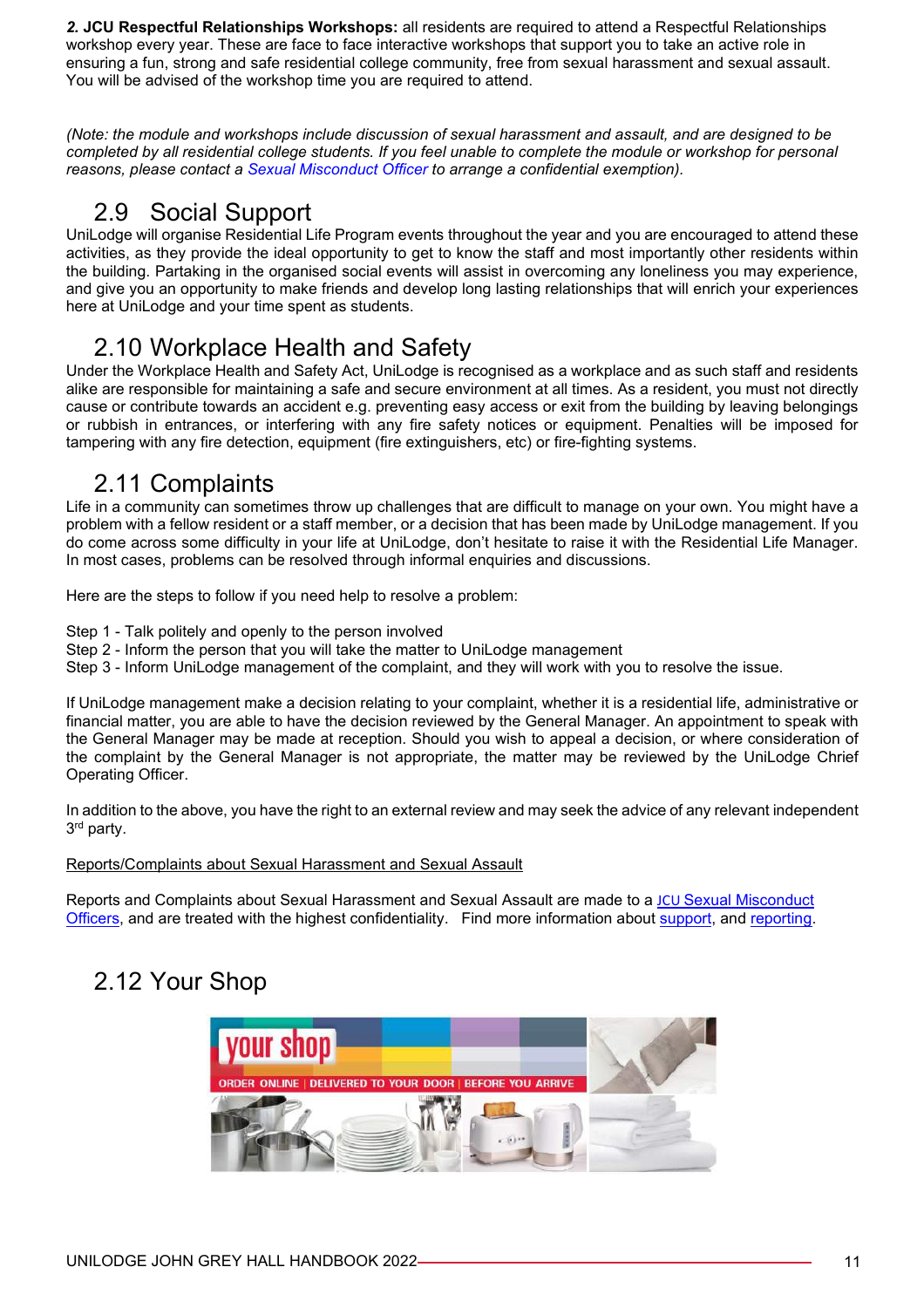As a UniLodge resident, you don't have to worry about bringing sheets, pillows, pots or pans, and electrical appliances with you - our UniLodge online shop, Your Shop is a fabulous way to ensure that everything you need is sitting ready and waiting when you arrive; items are available for purchase throughout your stay with us at UniLodge.

Here's what a couple of our current residents had to say about Your Shop:

#### *"I am satisfied with my product. It was very good value for money, and having everything already in my apartment when I moved in was a great relief." – Tom, UniLodge resident*

*"My All-In-One Essentials set will be so helpful when taking the big step of moving out of home to study. Thanks to this set I won't have to worry about shopping for the day to day things used around the home." Chloe, UniLodge Resident*

Offering a great variety of products, our prices are highly competitive and certainly comparable to High Street shops and supermarkets in Australia, and residents have compared the quality of our linen to that of a 5 Star Hotel!

Visit [Your Shop](http://unilodge.com.au/shop/) now and order today!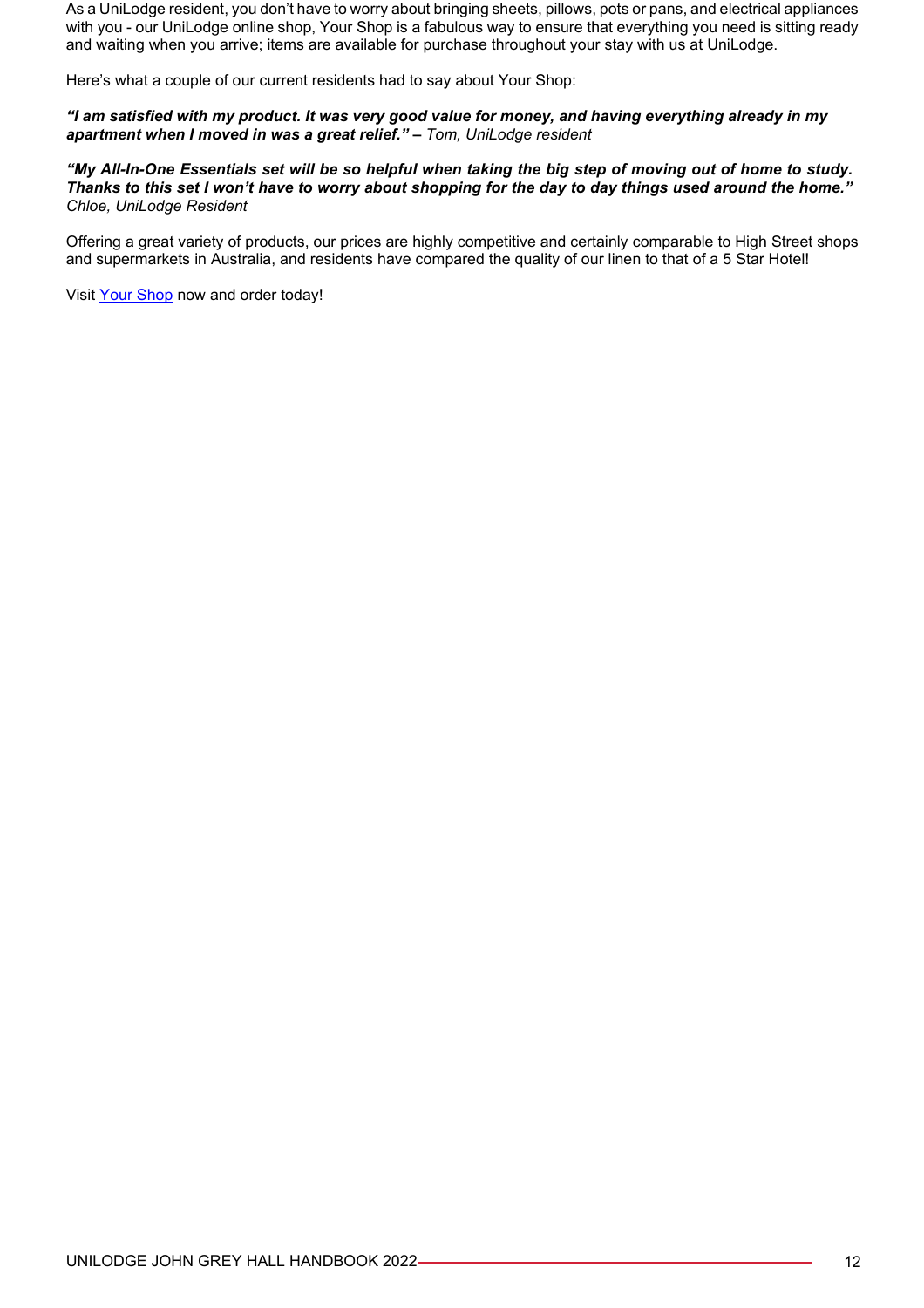#### 3.1 Resident Rights

- a) To start the residency with the premises in a reasonable condition that complies with health and safety regulations.
- b) Peaceful enjoyment of the premises.
- c) A secure environment.
- d) To be given a copy of the Residential Agreement.

## 3.2 UniLodge Rights

- a) To send Breach notices to residents who break the terms or conditions of the Residential Agreement, this Handbook, and/or cause damage to any parts or inclusions of the building and/or cause inconvenience to others.
- b) To issue a fine to a resident and/or issue a Breach notice to a resident in the event of a breach of the terms and conditions of the Residential Agreement and/or this Handbook.
- c) To issue Breach notices to residents defaulting on their Residential Fee payments, and to send a Notice to Leave if not remedied.
- d) To inspect the condition of the property at a time previously arranged. Entitled to maintain rules and regulations (permitted by law) regarding the limitation, prohibition, the use of drugs and alcohols within the premises.
- e) Request ID from residents.
- f) Amend noise restrictions during swotvac and exam periods.

## 3.3 Resident Responsibilities

- a) Pay the Residential Fees by the due date and by the agreed method of payment.
- b) Do not use the premises for illegal purposes.
- c) Do not cause a nuisance or interfere with the reasonable peace, comfort, or privacy of any other resident.
- d) Keep the premises and inclusions clean.
- e) Be responsible for your guests' behaviour.
- f) Do not intentionally, maliciously or negligently damage, or allow anyone else to intentionally, maliciously or negligently damage, the premises or inclusions.
- g) Report to UniLodge any damage/maintenance issues to your premises in writing.
- h) Pay for charges as outlined in the Residential Agreement and this Handbook.<br>i) Abide by the terms of the Residential Agreement, rules and regulations of the
- Abide by the terms of the Residential Agreement, rules and regulations of the building.
- j) Only use the premises for residential purposes unless otherwise agreed in writing.
- k) Pay for any damage in your apartment.
- l) Pay for any false fire alarm call outs that may occur from your apartment.

## 3.4 UniLodge Responsibilities

- a) To make sure the apartment is clean and fit to live in at the start of the agreement.
- b) Providing a reasonable level of peace, comfort and privacy in the premises.
- c) Ensure the premises are reasonably secure.
- d) Ensure compliance with laws regarding the health or safety of persons using or entering the premises.
- e) Maintain the premises and inclusions in good repair and keep the common areas clean.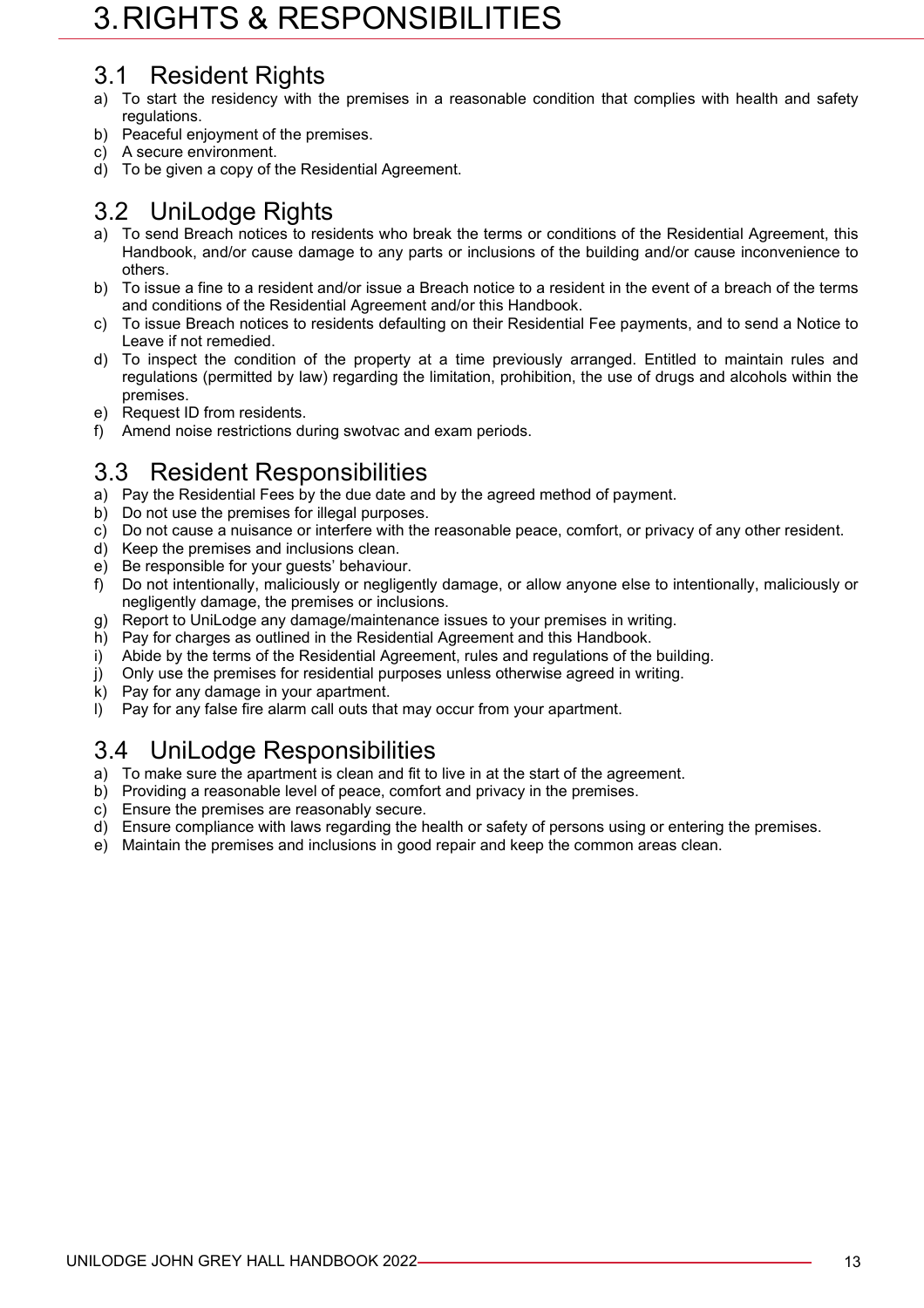# 4.YOUR AGREEMENT WITH US

**You have entered into a legally binding agreement and you are responsible for the payment of the Residential Fees under this agreement for the agreed term. UniLodge and JCU reserves the right to seek recovery of these monies should you fail to meet your legal obligations and your results may be withheld if you have a debt with JCU. We have the resources to recover monies owed to us outside of Australia.**

#### 4.1 Condition Report

At the commencement of your Residential Agreement, an Entry Condition Report will be completed and signed by both you the resident and a UniLodge representative. This Condition Report will be used at the end of the Residential Agreement to assess any damage to the apartment, its furniture and equipment.

The completed Condition Report must be **returned to the office within 48 hours** of you receiving the report. Failure to do so will result in the Condition Report forming the basis for any additional costs of repairs at the end of your agreement.

For **Multi-share Apartments**, an inspection of your living areas including kitchen and bathroom may be required each time a resident sharing your apartment moves in or departs. If any damages occur in these areas, the charges will be divided between all residents, unless the Staff and Management are notified of who is responsible for the damages.

#### 4.2 Sanctions/Fines

- a) Where a resident has been found in breach of the Residential Agreement or Resident Handbook, a resident may receive a sanction. Such sanctions are designed to hold residents accountable for their inappropriate behaviour and are imposed for their educative effect.
- b) In determining an appropriate sanction for a misconduct matter, the situation and each resident will be evaluated individually. Multiple factors will be considered, including the details of the current breach, the resident's previous conduct, history and attitude in arriving at the best sanction for that individual.
- c) The resident may receive either a fine, a breach, or both. An order for restitution for damage caused to or misappropriation of property and/or an alcohol ban may also be imposed.
- d) Attending the JCU Respectful Relationships workshop is mandatory (unless you have a confidential exemption from a Sexual Misconduct Officer). Non-attendance can result in termination of the residential agreement.
- e) If a fine is imposed, the total amount must be paid to UniLodge within 7 days. Failure to comply is constituted as being a serious breach of the Resident Handbook, loss of privileges/use of facilities/services or more severe penalties will apply. Additionally, failure to pay a fine within 7 days may result in the swipe card access expiring until the fee is paid in full.
- f) Please note, where a resident has been found in breach of the Residential Agreement or Resident Handbook, they may also receive a breach notice which will be recorded on their file. Three breaches of the same nature may result in termination of the Residential Agreement.
- g) The fines that may be applied for misconduct matters are outlined below:

| Misconduct:                                                                                                                                 | Sanction/Fine (plus community service):                                  |  |
|---------------------------------------------------------------------------------------------------------------------------------------------|--------------------------------------------------------------------------|--|
| Burning of incense, candles or other flammable substance                                                                                    | \$25 and/or confiscation (if applicable)                                 |  |
| Cooking in non-cooking areas                                                                                                                | \$30                                                                     |  |
| Smoking upon any part of the UniLodge John Grey Hall                                                                                        | \$50                                                                     |  |
| Creating or permitting noise which disturbs or is likely to disturb<br>residents                                                            | Maximum \$70 and/or loss or restriction of<br>privileges (if applicable) |  |
| Failure to sign in overnight guests                                                                                                         | Maximum \$50 and/or loss or restriction of<br>privileges                 |  |
| Maximum \$50 and/or imposition of alcohol ban<br>Drunk and disorderly behaviour<br>and/or loss or restriction of privileges (if applicable) |                                                                          |  |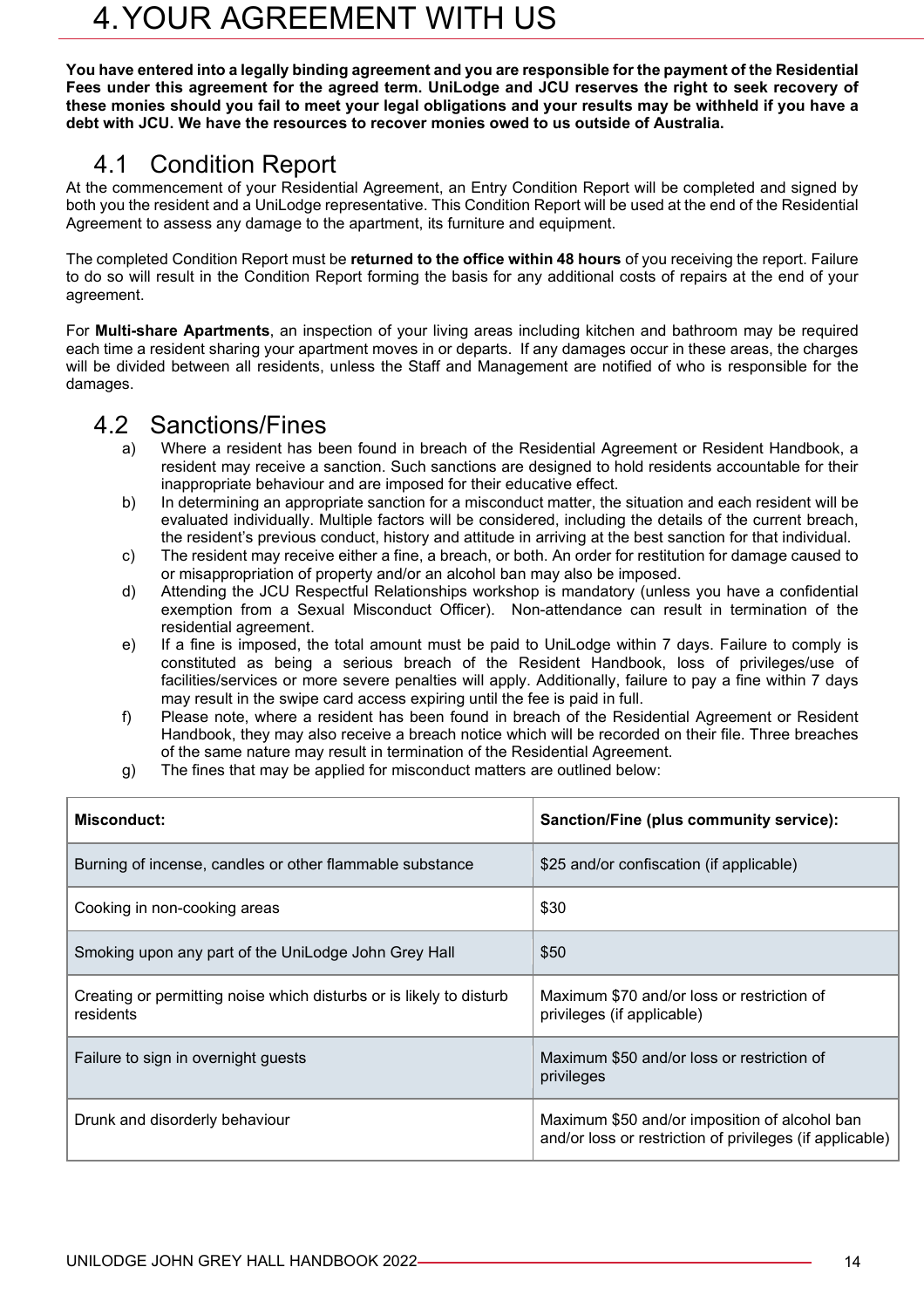| Possession of, or consuming alcohol, if under the age of 18 years                                                                                                          | Maximum \$50 and/or imposition of alcohol ban,<br>and/or loss or restriction of privileges (if applicable)<br>and/or confiscation/disposal of alcohol |  |
|----------------------------------------------------------------------------------------------------------------------------------------------------------------------------|-------------------------------------------------------------------------------------------------------------------------------------------------------|--|
| Consuming alcohol in any public part of the UniLodge John Grey<br>Hall outside of permitted hours and areas                                                                | \$20                                                                                                                                                  |  |
| Failure to return communal areas to a clean, reasonable<br>condition after use including food spills or rubbish not disposed of<br>in any common areas including corridors | \$30 and/or loss or restriction of privileges (if<br>applicable) and restritution payable for cleaning<br>cost if applicable                          |  |
| Failure to attend compulsory induction or training without prior<br>approval of absence                                                                                    | \$20 per failure                                                                                                                                      |  |
| Calling upon a Residential Advisor or staff between midnight and<br>\$10<br>8.00am for a lock-out, or having 3 or more lockouts                                            |                                                                                                                                                       |  |
| Littering upon any part of the UniLodge John Grey Hall                                                                                                                     | \$20                                                                                                                                                  |  |
| Urinating or vomiting on/from any part of the UniLodge John Grey<br>Hall other than the designated amenities                                                               | \$20 and resitution payable for cleaning costs (if<br>applicable)                                                                                     |  |
| Failure to arrange a flatmate meeting at a mutually agreeable<br>time with housemates by week 3 of semester                                                                | \$20 each resident                                                                                                                                    |  |
| Failure to attend confirmed flatmate meeting                                                                                                                               | \$20                                                                                                                                                  |  |
| Tampering with any fire equipment, lighting, movement sensors,<br>hard-wired electrical equipment, TV cables or similar                                                    | \$70 plus the cost to any repairs to rectify damage<br>caused, plus breach                                                                            |  |
|                                                                                                                                                                            | \$20                                                                                                                                                  |  |
| Obstructing a fire door                                                                                                                                                    |                                                                                                                                                       |  |
| Failure to inform UniLodge if you are away for more than one<br>night (even more important now with COVID and snap lockdowns)                                              | \$20                                                                                                                                                  |  |
| Failure to return the share car within the allocated booking time<br>or failure to show up for a booking                                                                   | \$20 and warning or total ban from car use                                                                                                            |  |
| Driving without required 'P' Plates while using the share car                                                                                                              | \$20 plus warning/breach and/or possible legal<br>implications                                                                                        |  |
| Returning the share car dirty inside/outside or with rubbish left<br>behind                                                                                                | \$20 plus cleaning costs and warning or total ban<br>from car use                                                                                     |  |
| Failure to evacuate the building in the event of an emergency in<br>less than 4 minutes or not complying with directions of the Fire<br>Warden                             | \$20 plus warning/breach and/or possible legal<br>implications                                                                                        |  |
| Giving your access card to the possession of others                                                                                                                        | \$20                                                                                                                                                  |  |
| Losing or failing to return car parking permit (except upon expiry)                                                                                                        | \$50                                                                                                                                                  |  |
| Failure to attend a Residential Life Program event following<br>RSVP or failure to remove yourself from the event on the APP                                               | \$5 per event<br>(Please note that you will not be reimbursed for<br>events that you have already paid for)                                           |  |

I

J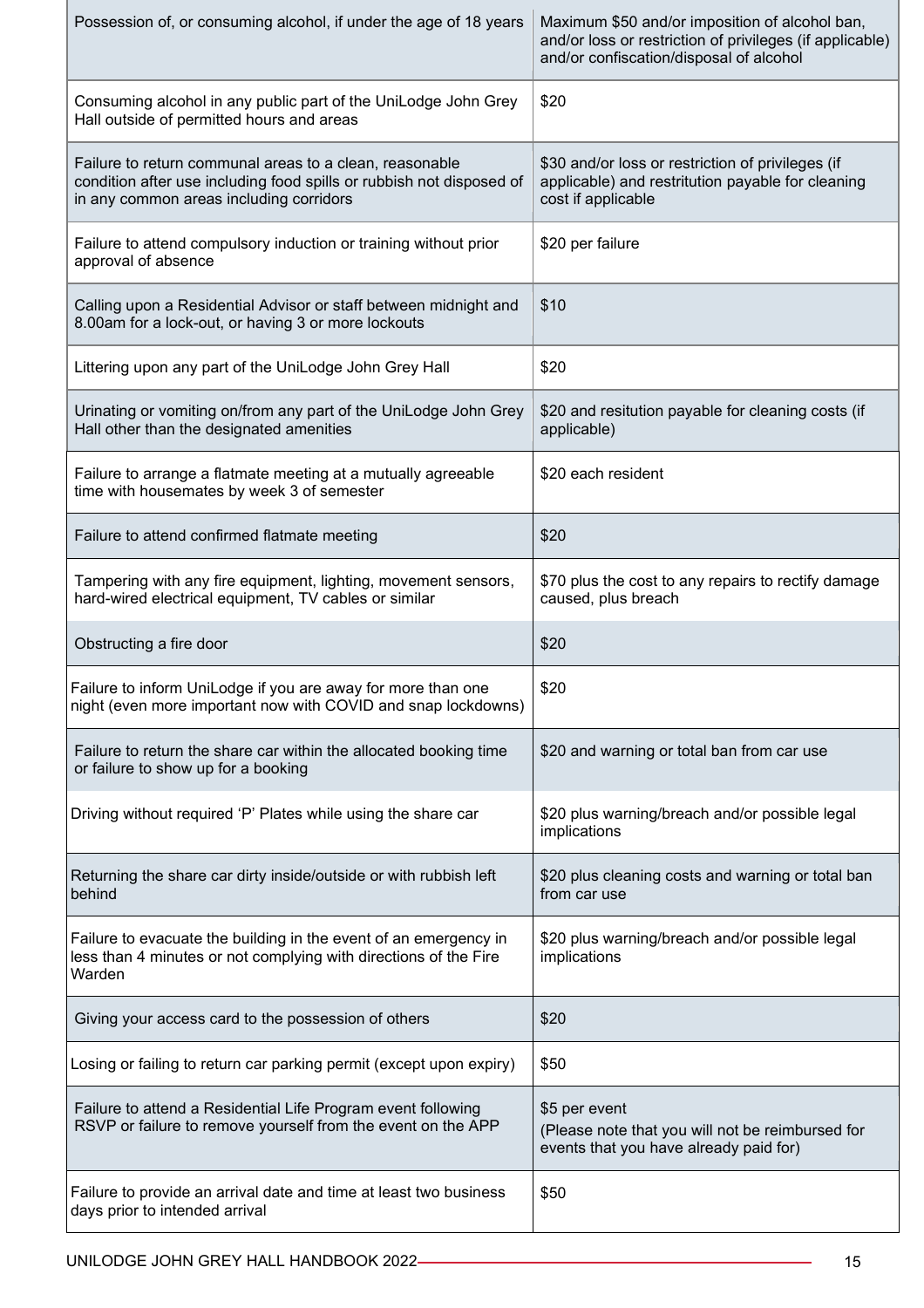| Not responding to emails of importance such as rental or fee<br>arrears, induction requests, meeting requests, inappropriate<br>behaviour) | \$10                                                                                    |
|--------------------------------------------------------------------------------------------------------------------------------------------|-----------------------------------------------------------------------------------------|
| Damages to any part of the property                                                                                                        | \$20 standard fee plus the cost to any repairs to<br>rectify damage cause plus breach   |
| Not leaving the share apartment common areas clean and tidy<br>prior to the fortnightly professional cleaning                              | \$20 per resident and/or residents charged the cost<br>of re-booking apartment cleaning |

#### 4.3 Eviction

UniLodge Rules of Residency promotes tolerance, courtesy and care for others and the different needs within the community. If you choose to ignore or transgress these guidelines, you shall receive written warnings from UniLodge management. Residents who have received warnings and continue with such behaviour will face termination of their Residential Agreement.

Where a resident's behaviour is deemed to be "unacceptable" by UniLodge in connection with any incident, their Residential Agreement can be terminated without prior warning. Unacceptable behaviour may include but is not limited to:

- a) In possession of, using or distributing illegal drugs or implements or other illegal substances.
- b) Harassment, abuse or discrimination of another resident, staff member or person.<br>c) Sexual/physical abuse of another resident, staff member or person.
- Sexual/physical abuse of another resident, staff member or person.
- 
- d) Theft or intentional damage of another person's property. Significant interference with the peace, comfort or privacy of another resident or staff member.
- f) Smoking within an apartment or in any other area of the building.
- g) Tampering with or removal of the smoke detector in their apartment.<br>h) Tampering with or unwarranted use of fire-fighting equipment.
- Tampering with or unwarranted use of fire-fighting equipment.
- i) Obstructing or tampering with fire doors.
- j) Entering another Resident's room illegally or uninvited.
- k) Intoxication or consuming alcohol in times and areas other than permitted.

Many of these behaviours are against the law. Residents should be aware that in addition to eviction, matters may be referred to police, and/or JCU for consideration under the University's student Code of Conduct.

## 4.4 Cancellation Prior To Arrival

If you choose to cancel your accommodation following payment of your initial fees and accepting your Letter of Offer, you will be entitled to a refund as per the stipulations outlined below;

- 1. Written notice of cancellation is provided more than 28 days before the contract start date, all initial fees paid are refundable except for the \$350 Administration Fee and \$55 Application Fee.
- 2. Written notice of cancellation is provided less than 28 days before your contract start date, all fees are non-refundable. No refunds will be provided.
- 3. If travel restrictions due to COVID-19 impede on your ability to attend James Cook University, a full refund of the initial payments (excluding the Application Fee) will be made, when written notice of cancellation is received up to 7 days prior to your contract start date and supporting documentation regarding the travel restrictions is provided.

### 4.5 Termination of Residential Agreement

If in the case you wish to terminate or cancel your agreement and your contract date has started whether you have moved in or not, this is considered a lease break and lease break conditions apply (\*see section 4 of your Residential Agreement).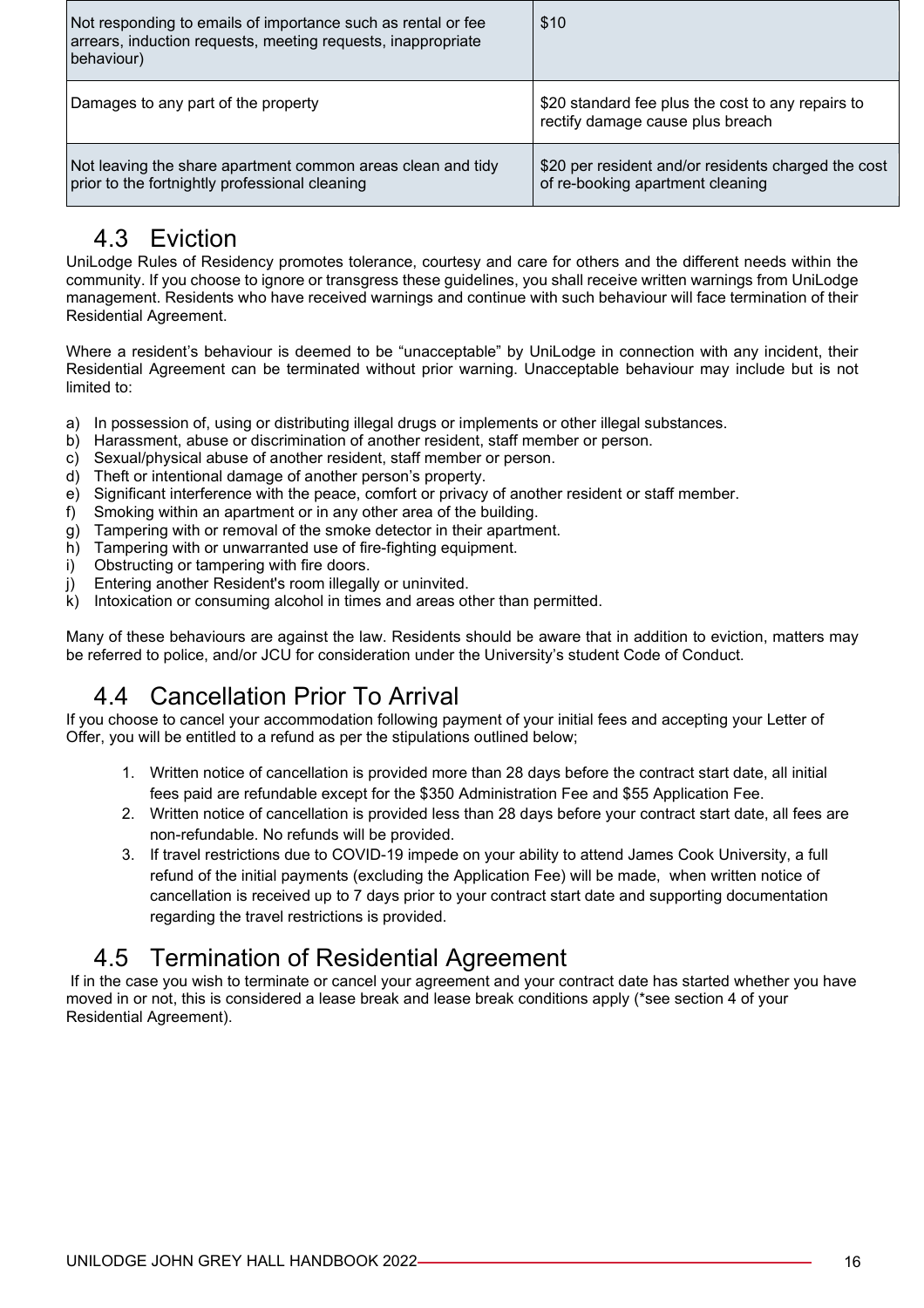# 5.RULES OF RESIDENCY

These rules form part of your Residential Agreement with UniLodge. Please read these rules and if you have any questions or need a translator advise the customer service staff at reception.

#### 5.1 Alcohol

Management promotes a responsible attitude towards the consumption of alcohol. Alcohol is permissible (if you are over the age of 18) when responsible consumption within your own apartment, and in the common areas Sunday to Thursday until 10pm and Friday to Saturday until 11pm, which will be monitored by staff or Resident Advisors after hours. Drunk and disorderly behaviour will not be tolerated and you will be in breach of your Residential Agreement. Management reserves the right to change these rules at any time.

#### 5.2 Behaviour

Residents must agree to abide by the code of behaviour which is captured throughout this Handbook. Acceptable behaviour includes not interfering with another person's living conditions or personal security. Breaches of the code of behaviour will be dealt with by management. Repeated breaches may amount to "unacceptable behaviour" and constitute grounds for early termination of your Residential Agreement; you will still be responsible for payment of your residency fees until the apartment is re-let. A single finding of "unacceptable behaviour" may result in the termination of your Residential Agreement without prior warning (see 4.3 Eviction in this Resident Handbook).

#### 5.3 Building Security

All residents and guests agree to be bound by the security regulations and as instructed by management.

- Residents must carry ID at all times and, if requested, show it to management, Security or staff.
- Under no circumstances are residents to loan out their swipe card to anyone.
- Residents must carry their swipe card with them at all times to access the building.
- Residents are responsible for the behaviour of their guests and must understand that guests are also bound by all the Rules of Residency whilst in the building.
- Residents are responsible for personally letting their guests out of the building after hours.

### 5.4 Children

The property has not been built with the safety of children in mind, and therefore children are not permitted to reside within the building.

### 5.5 Cleaning and Inspections

The cleaning of each apartment is the responsibility of the resident. Residents need to provide their own cleaning products. To make it more convenient, vacuums can be borrowed from Reception during office hours.

All share apartments include fortnightly cleaning of specific areas of the common areas, such as floors, benches and bathroom. Residents must ensure that their apartment is maintained in a clean and tidy condition between these cleans and that their bedroom and all other areas not included in this scheduled cleaning session are also cleaned regularly.

Residents should also ensure that personal items are removed from areas which cleaners are required to access. Where residents have not sufficiently tidied communal areas prior to their scheduled cleaning and the cleaners are unable to complete their scheduled cleaning because of this, the cleaning session will be re-booked at the resident's expense.

Apartments will also be inspected, after due notice is given, for condition, faults or damage. Apartments may also be randomly inspection if there is suspicion of criminal behaviour or a breach has taken or likey to take place. Residents agree that photos may be taken during routine inspections for the purpose of recording the condition or findings of the inspection.

### 5.6 Common Property

Residents must not interfere with or damage any common property, nor leave anything on or obstruct the use of common property. The resident is liable for all damages caused.

### 5.7 Cooking

To ensure your safety and that of other residents, residents must cook in a responsible manner, using the range hood exhaust fan at all times. Residents will be charged the associated costs for any cooking that triggers the smoke alarms resulting in the attendance of the Fire Brigade.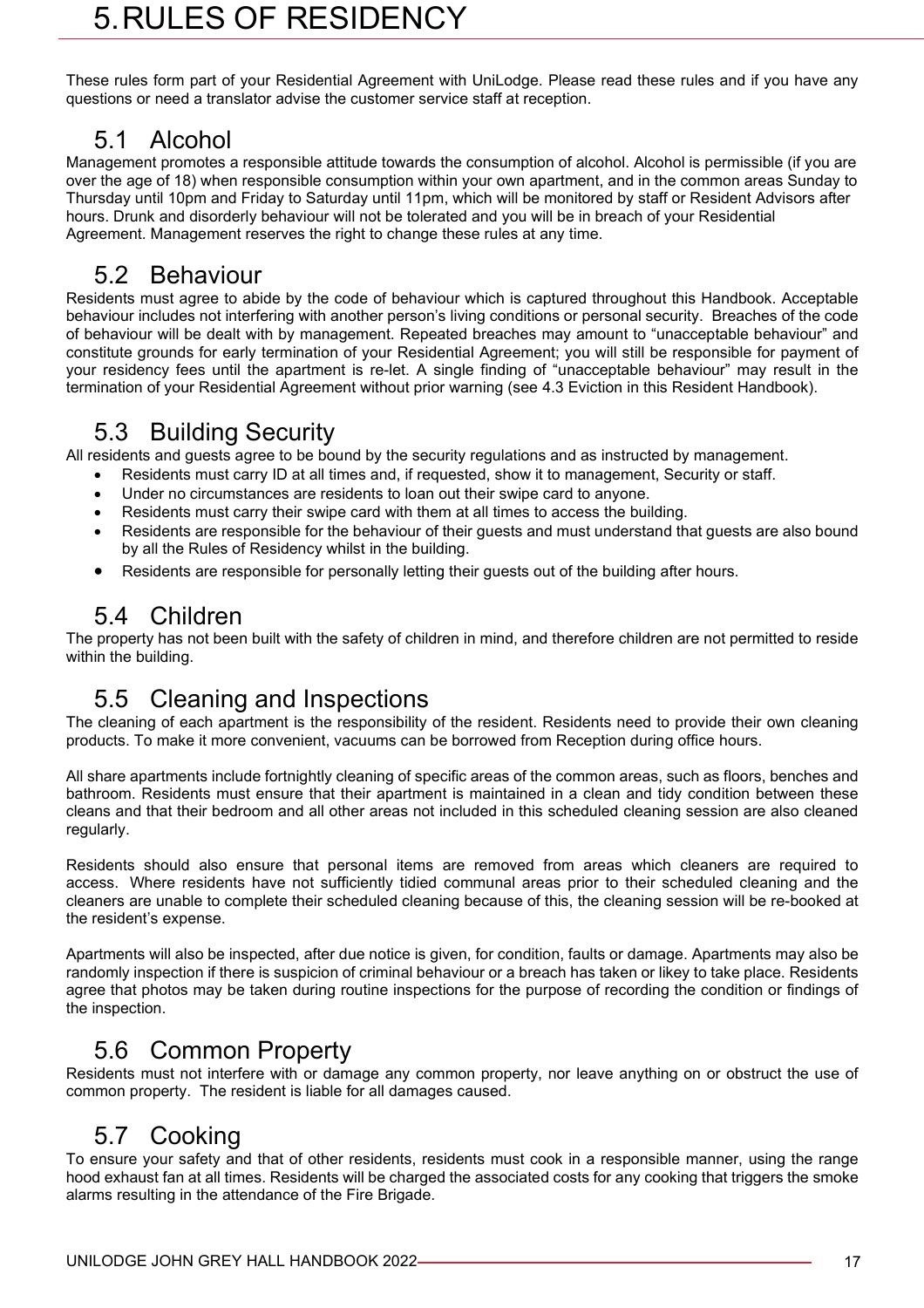#### 5.8 Drugs/Illegal Substances

The use of/or being under the influence of any illegal substance in the building is strictly forbidden. This means under NO circumstances are any illegal substances permitted within the complex. Failure to comply with this rule can result in eviction. If you feel you are becoming addicted to drugs (or know somebody in the building who is), please talk to management. We are here to assist in every way possible. We can certainly put you in touch with people who can help you.

#### 5.9 Eligibility of Residents

- All residents must sign a Residential Agreement
- Children are not permitted to reside at UniLodge John Grey Hall
- Residents must not sub-let the apartment under any circumstances

### 5.10 Furniture and Equipment

The furniture, and other items provided in the apartments are to be used for the purposes for which they are made. The resident is liable for damage to this property.

Residents are not permitted to make alterations or additions to the apartment, or the furniture and equipment within the apartment, unless the request has been given in writing and approved by management.

#### 5.11 Gambling

Gambling is not permitted on the premises. You will be asked to immediately stop and breached under your Residential Agreement.

#### 5.12 Lockouts

A lockout fee will apply should you lock yourself out of your apartment or the building and require a UniLodge staff member to provide you access. If you have lost or broken your swipe card, you will be issued with a new swipe card – a fee will be charged.

#### 5.13 Overnight Guests

Residents may have a guest stay overnight for a maximum stay of three consecutive nights. Residents may have a guest stay up to three times a semester only. Residents must complete a Guest Form either online or at reception that includes the guest's details and the length of their stay. You must also seek approval from your housemates prior.

UniLodge does not provide extra bedding for guests. Residents must accommodate guests within their own bedroom/apartment. If you are residing within a multi-share apartment, your guest must sleep within the bedroom and not the common areas within the apartment.

To ensure compliance with fire and safety regulations (and in consideration of the rights of other residents in multishare apartments), the following process must be followed:

- A guest must be registered at reception
- A guest must be accompanied at all times by a resident
- A Guest Form must be completed by the resident
- A guest cannot stay more than three consecutive nights (a penalty may be charged if this is breached)

Failure to follow this process will render the resident liable to disciplinary action.

Residents must ensure that their guests comply with the Rules of Residency and reasonable directions given to them by management. If requested to do so by management, a guest must leave the building immediately.

#### 5.14 Pets

Pets or animals are not permitted within the building unless prior consent is granted from UniLodge management.

#### 5.15 Requests by Staff

Residents must comply with all reasonable requests from UniLodge management and support staff.

#### 5.16 Smoking

JCU is a smoke-free university, including all buildings, land and carparks.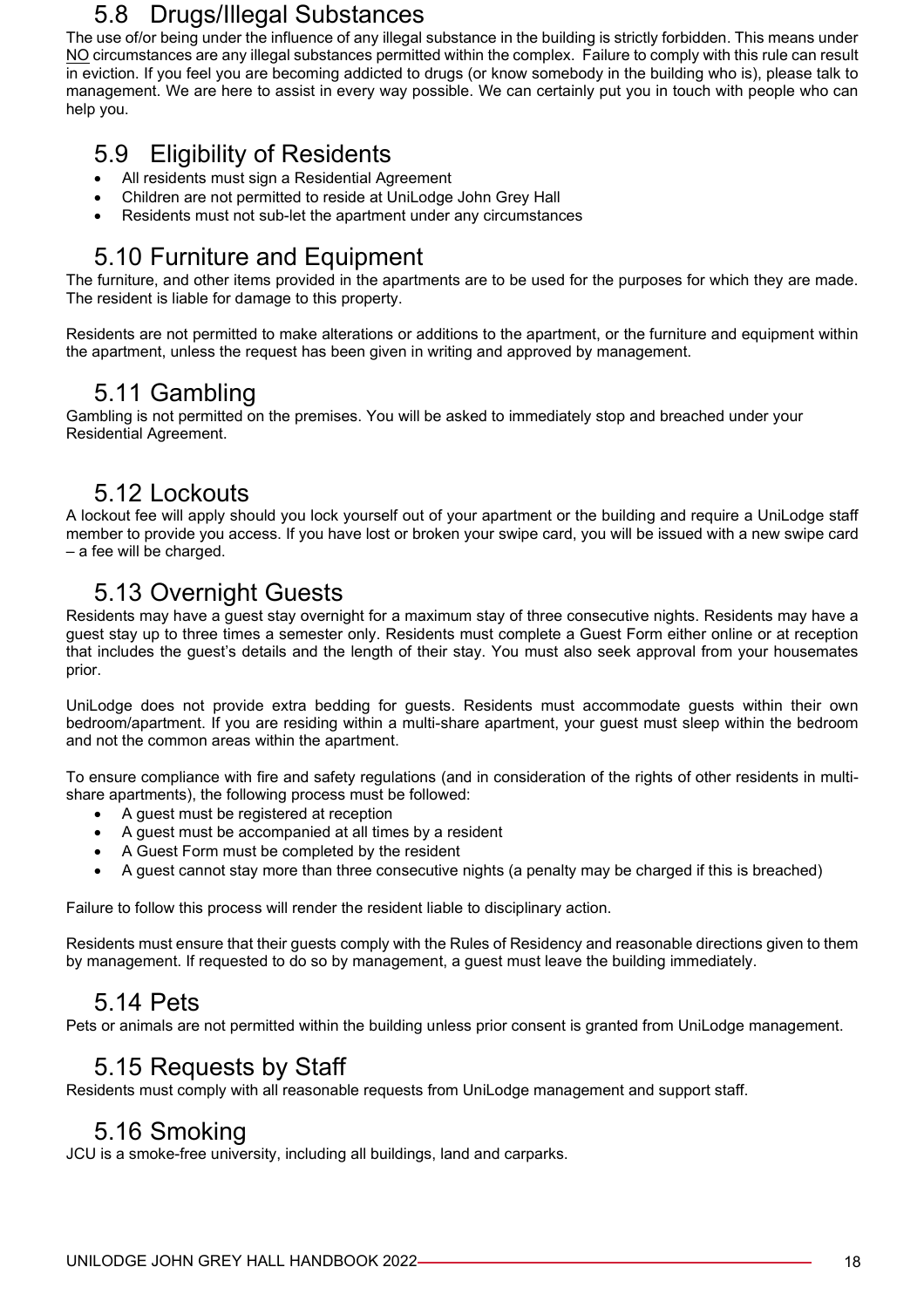UniLodge is a smoke-free building which includes the apartments and common areas. As such, any costs resulting from the repair and cleaning of any damage caused through cigarette burns, smoke residue or build-up of nicotine will be charged to the resident responsible.

Please visit this website for further information<https://www.jcu.edu.au/work-health-and-safety/smoke-free-campuses>

## 5.17 Noise Complaints

Residents have the right to quiet enjoyment of their apartment and surrounds. As a general rule, noise must be kept to a minimum at all times and especially after 10pm, or during swotvac and exam periods. If you are disturbed by noise, speak to the resident making the noise and ask that they desist. If they do not, or if you don't feel comfortable asking, speak to reception if during business hours, or the Duty RA if after hours, immediately so the matter can be investigated. Noise complaints are monitored by management; repeat offenders will be liable to disciplinary action.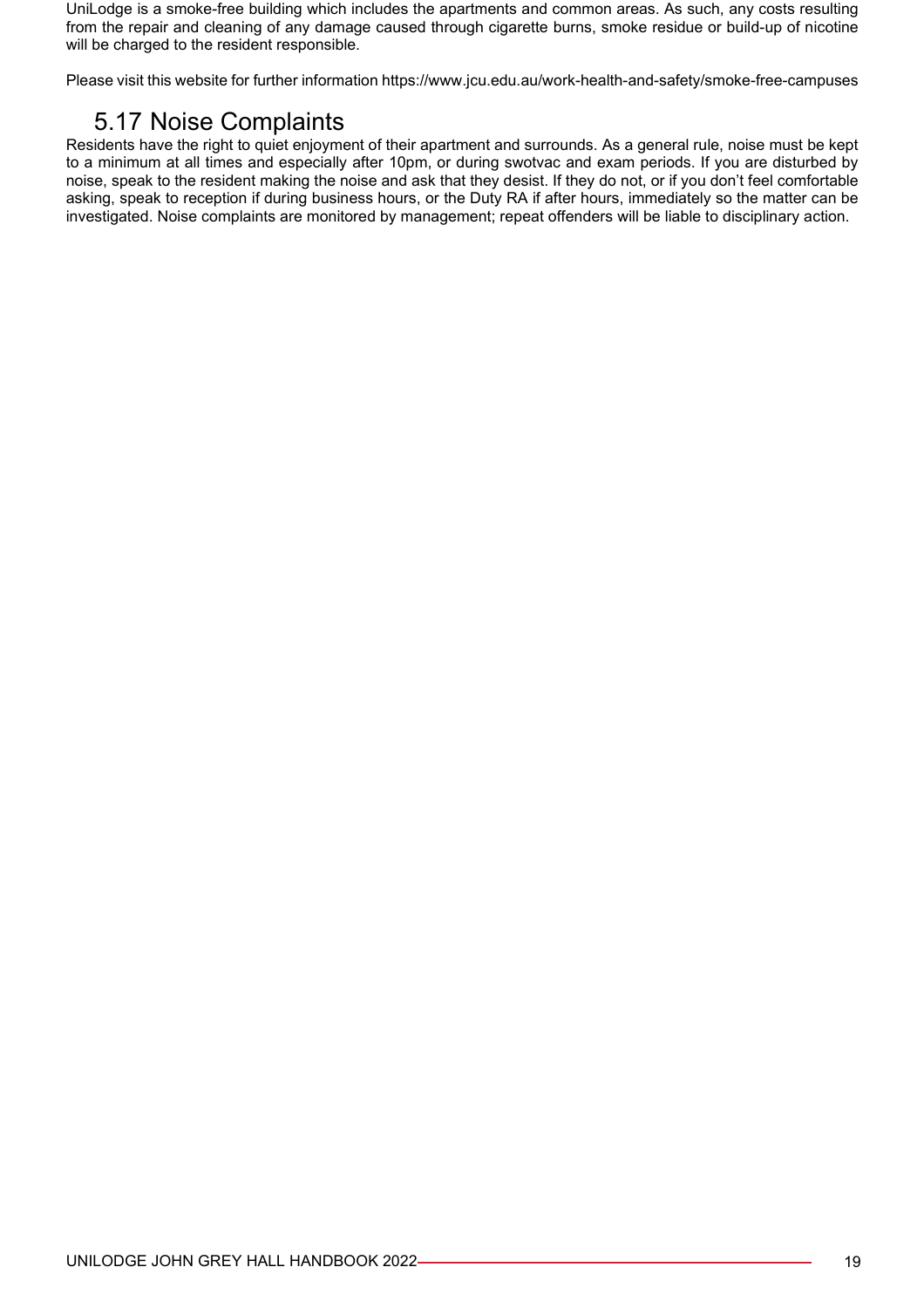# 6.ARRIVAL

This handbook contains the rules of residency which form part of your 'Residential Agreement'. You must read this document and, once understood, sign the acknowledgment form issued to you upon arrival, which will evidence your agreement to abide by the building rules and your contractual obligations. You are entitled to a copy of your signed Residential Agreement. Upon check in, you will receive the following items:

- A security swipe card that provides access to the lifts and accommodation
- A copy of the Entry Condition Report for your apartment

We will also take your photo for our internal records only.

You will be required to attend a compulsory induction session within 1 business day of arrival. The induction provides an overview of important information related to your residency, as well as everything you need to know about living at UniLodge John Grey Hall.

Kindly note, all online compulsory training must be completed before you are able to gain access to your room.

## 6.1 Compulsory Training

Compulsory training includes:

• UniLodge's ADES (online)

- UniLodge Induction (face to face upon arrival)
- JCU Respect online module (listed under your subjects tab after logging into [LearnJCU\)](https://learn.jcu.edu.au/ultra/institution-page)
- Respectful Relationships workshop (you will be emailed with time/venue for this workshop)

### 6.2 Arrival Date Notification

Residents are required to provide at least two days business days notice prior to intended arrival to ensure we are prepared for your arrival. Failure to do so may incur a late notice fine.

### 6.3 Absent From Your Apartment

If you intend to leave your apartment for more than one night, please ensure you advise reception. Reception will note this on your file should we need to contact you in an emergency. Please note if you are away over a rental instalment date, it is your responsibility to ensure that your Residential Fees have been prepaid. To avoid any unnecessary removal of goods where it is thought that the apartment has been abandoned, please ensure that you attend to all Residential Fees payments prior to going on holiday.

### 6.4 Absence Due To Placement

Residents who are required to undertake placement in another town/city for their course are applicable for a placement discount with the following conditions:

- \$50 per week discount
- Absence must be minimum of 3 weeks
- Written notice to UniLodge must be sent at least one month in advance to departing for placement detailing absence dates and placement details. Must provide evidence of placement dates and accommodation payable
- Only applicable if the accommodation fee where placement is held is payable. If accommodation costs are covered, no discount is applicable

### 6.5 Absence Due To "Sorry Business"

If you need time away from campus for Sorry Business, you are able to leave. We will be here to support you during this time just by letting a UniLodge staff member know. Please also complete a Holiday form available on the UniLodge APP.

### 6.6 Access to Other Bedrooms/Apartments

Entering another resident's bedroom or apartment without authorisation is not permitted. Offenders may be detained and charged with trespassing by the appropriate authorities. To prevent trespassing and, in particular theft, all residents should keep their doors closed and windows locked regardless of whether or not they are in their apartment.

#### 6.7 Access to the Building

All areas of the building including apartments and common areas are accessible only with a swipe card. It is necessary to carry your swipe card at all times.

## 6.8 Additional Furniture

UNILODGE JOHN GREY HALL HANDBOOK 2022 20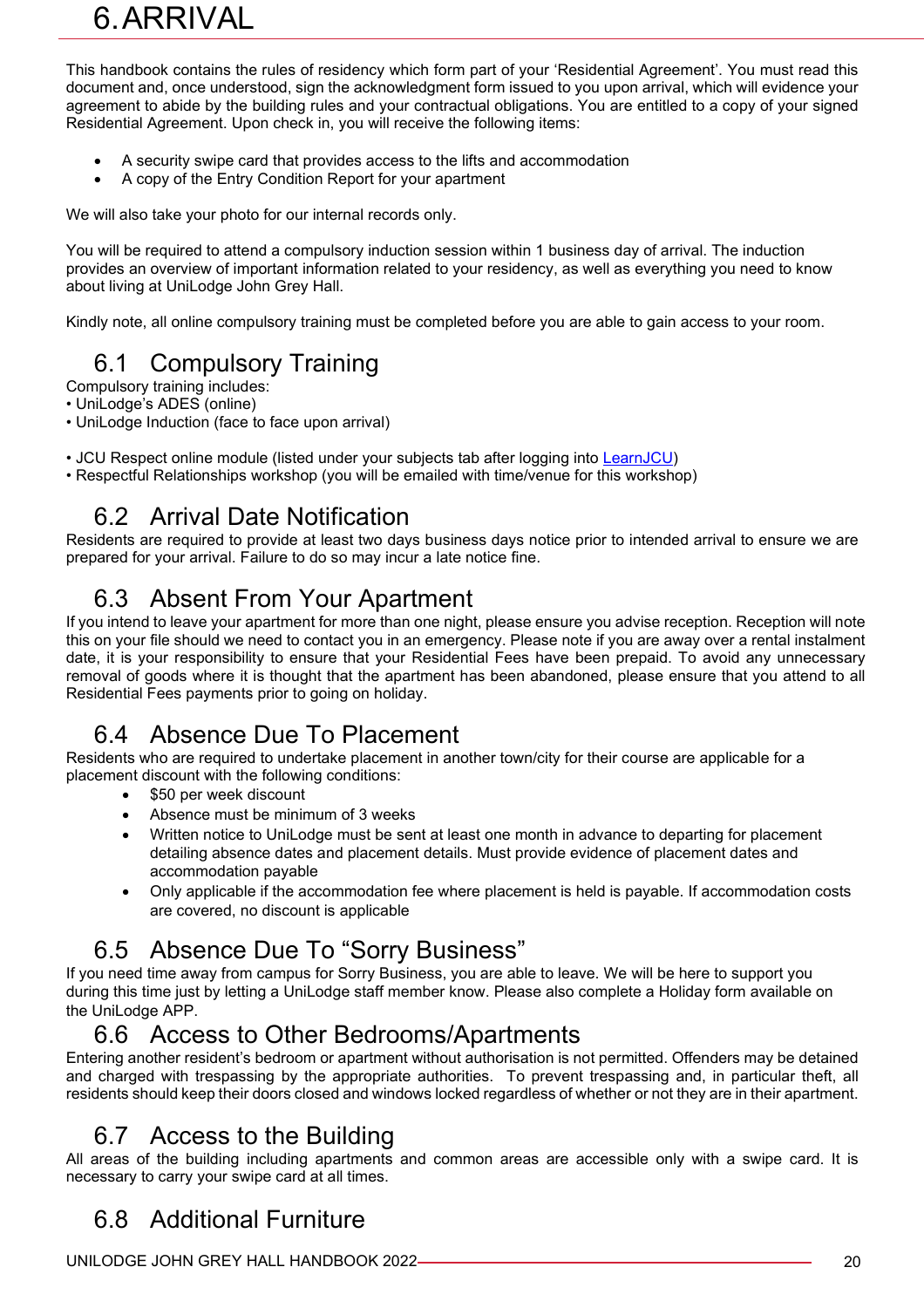**The installation of other furniture into a resident's apartment is not permitted unless** a written application is submitted to, and approved by UniLodge management. Every request will be looked at separately depending on the size of the apartment and furniture required.

#### 6.9 Identification

Identification should be carried at all times as it allows UniLodge to determine if a person is a resident at UniLodge. It also allows after-hours access should you lose your swipe card. **You should always keep your swipe card and ID separate.**

#### 6.10 Security and Swipe Card

- You are issued with a swipe card when you check in. The swipe card will give you access to your apartment front door and bedroom if living within the multi-share apartments and common areas within the building.
- The swipe card should be carried by residents at all times. Your swipe card must not be given to any other person and staff find any person in unauthorised possession of a swipe card that is not their own, that swipe card will be confiscated. Furthermore, if any such person found in possession of a swipe card is not a resident or an authorised visitor, they will be asked to leave the premises immediately.
- Please remember to close your door when leaving your apartment to ensure it is secured.
- Should you lock yourself out of your apartment and/or room during business hours come to reception and they will assist you. After hours call the Duty RA on 0409 333 208. Please note that a \$10 fee is applicable in this instance.
- Should you lose your swipe card or be locked out of your apartment, you must contact a UniLodge staff member immediately.

The charge for a replacement of a lost or damaged swipe card is \$30.00 each.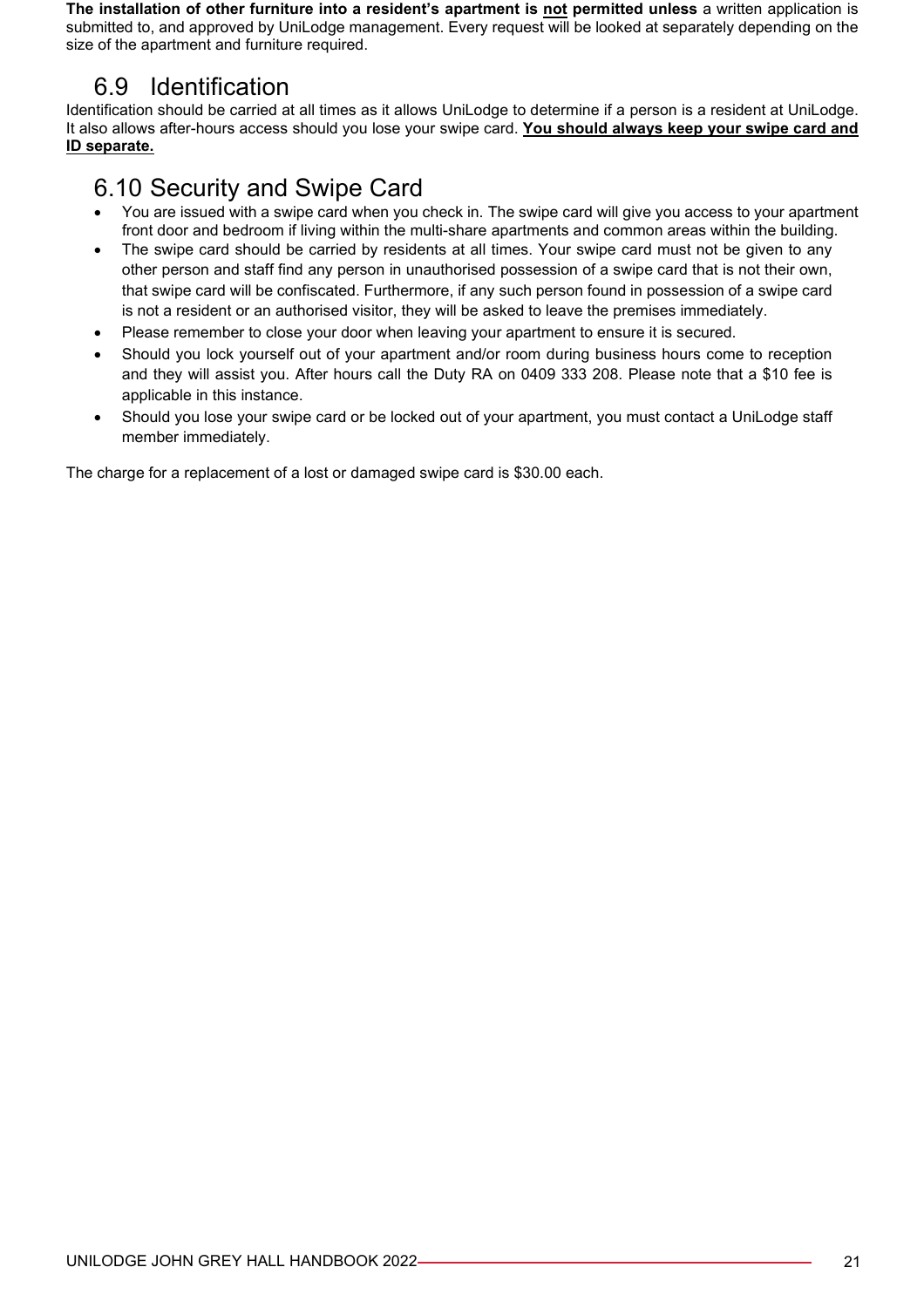# 7.BUILDING FACILITIES

## 7.1 BBQ

There are two BBQ areas located on the ground floor atrium and the outdoor terrace on level 7. Residents must ensure that you clean the BBQ after use and no personal items are left in the area. BBQ utensils can be borrowed from reception or calling the Duty RA after hours.

## 7.2 Bicycle Storage

Bicycle racks are located on ground floor, are undercover and secure. All bicycles must be registered at reception for security purposes, and stored in the allocated area.

In order to preserve carpets and other fittings and fixtures, bicycles are not to be brought into any of the apartments. Bicycles are not permitted to be stored on any part of the common property within the building. Transgressions will lead to bikes being removed; any locks or mechanisms securing the bike will be removed at the expense of the resident.

The JCU Green Bike Fleet Program repairs second hand bikes and sells them at low cost to JCU students. The program provides affordable and convenient transport, saves energy, reduces carbon emissions, improves health, improve resource efficiency and reduce waste.

[https://www.jcu.edu.au/tropeco-sustainability-in-action/sustainable-campuses/sustainable-transport/bicycle-travel-at](https://www.jcu.edu.au/tropeco-sustainability-in-action/sustainable-campuses/sustainable-transport/bicycle-travel-at-jcu/tropeco)[jcu/tropeco](https://www.jcu.edu.au/tropeco-sustainability-in-action/sustainable-campuses/sustainable-transport/bicycle-travel-at-jcu/tropeco)

## 7.3 Share Car

For residents who do not have a car, JCU has provided a share car for residents to book and use for a two hour period up to once a day. Residents are required to book the share car via the UniLodge APP for use between 9am to 10pm each day. The car can be used for such things like shopping trips for groceries or medical appointments.

The JCU share car is be fitted with a vehicle management system which monitors the following:

- Live alerts to vehicle speeding over speed limit
- Live alerts to harsh braking/acceleration
- Live tracking of the vehicle location
- Harsh cornering
- Idle time (Vehicle not in use)
- Set up of no go areas and notifications if the vehicle goes into these areas
- Odometer reading
- Score cards for drivers to show the good drivers from the bad

Residents who owe any fees will not be eligible to use the car until the fees are paid in full. Residents who also hold a car park permit at John Grey Hall are not eligible to use the car.

Share car users found to return the car late, misuse the car, leave the car dirty (inside or outside) drive illegally or in breach of their licence conditions within Queensland, will be banned from using the car.

Eligible residents are covered by JCU insurance while using the car. Any damage (at your fault or not) will be your responsibility for any costs and damages involved up to the amount of \$1000.

### 7.4 Car Parking & Permit

Car parking is available at the property and permits can be applied for at Reception. The permit is a 'permit to look' for a park within the accommodation car park. The permit does not entitle the Resident to access a specific parking space. Car parking permits does not guarantee availability of a parking space and at certain time parking is oversubscribed and permit parking is not available.

The permit is not valid in any other part of the university except for John Grey Hall.

Once you are no longer a resident of John Grey Hall, your car parking permit is no longer valid and you must return your car parking permit. Failure to return your permit, will result in a \$50 fine.

If you lose your car parking permit, you will required to pay \$50 for a new permit.

Guests visiting residents must have a permit to avoid a fine, please see reception for a guest permit.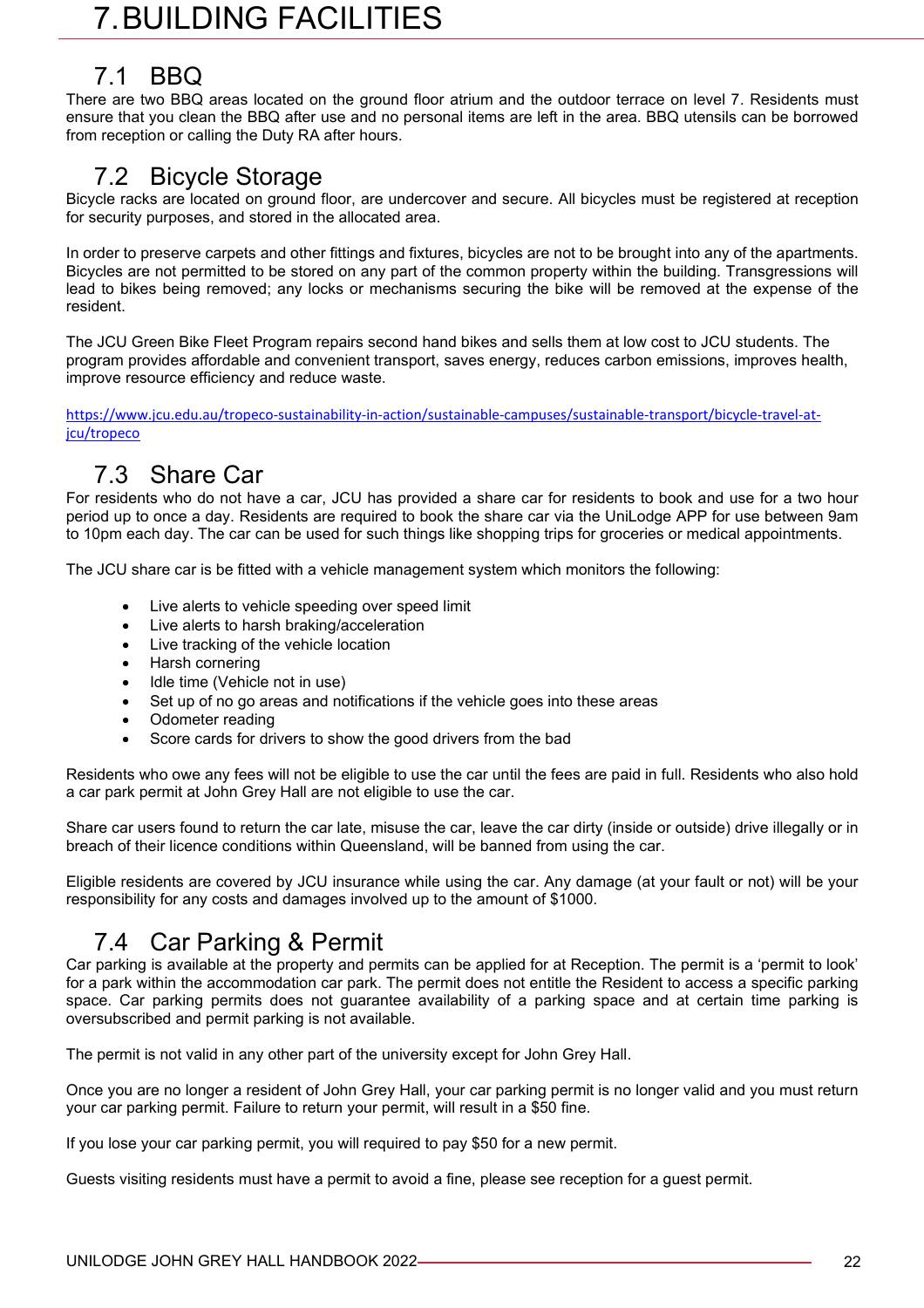## 7.5 Recreational Area

The recreational area contains a kitchen and bar dining table and chairs, a large flat screen TV, a table tennis and pool table.

The common areas are regularly cleaned by cleaners however the cleaner's duties do not include tasks that are your responsibility such as:

- Washing up your dirty dishes
- Removing rubbish and placing it in the rubbish bins
- Wiping down the bench tops and sink area from your mess

Any items left in the common area kitchen will be thrown away into the rubbish. Items left within the refrigerator must be labelled with the resident's name and apartment number; otherwise it will be thrown away. Any sink blocked by food must be reported to a UniLodge staff member. Residents must ensure to leave the kitchen clean and tidy otherwise they will be charged for cleaning costs.

Please show consideration to other residents by ensuring these areas are kept clean and tidy at all times.

#### 7.6 Board Games

Board games are available for resident use. They are stored in the cupboards in the recreational room.

#### 7.7 Laundry

The laundry is open 24/7 and is located on the ground floor. There are washing machines and dryers available for resident use, which are debit/credit card operated. For effective cleaning and drying, do not overload the machines. If you encounter any difficulties with the laundry equipment please contact reception.

#### 7.8 Mail Boxes

All mail and parcels are received by reception and can be collected during office hours only. Mail will be sorted in surname order.

#### 7.9 Reception / After-Hours Staff

Our staff will not only assist with questions and queries regarding the property, but have a range of knowledge concerning the local area, food, travel and general information. Reception hours are Monday to Friday 9am to 5pm.

When reception is closed, you can reach the Residential Advisor that is on call to assist you. Their mobile number 0409 333 208 and is also listed in at the reception front window and inside the lifts.

#### 7.10 Rubbish

Garbage bins and recycle bins are located on every floor near the lift where you can dispose of your rubbish except the level 4 red lift lobby however you can access the bins on level 4 yellow lift lobby.

Please do not leave your rubbish in the hallways, you will be in breach of this Handbook. Emptying your rubbish should be done on a regular basis to avoid pests inhabiting our premises.

There is a separate bin for recycling. Please ensure you follow the signage and only place recyclable items within the recycling in this bin.

#### 7.11 Shopping

The Campus Shopping Village, located 400 metres from the start of the University, includes an IGA Supermarket, medical centre, pharmacy, video store, bottle shop and food outlets. The larger shopping centre Smithfield Shopping Centre is approximately 1km south of the JCU campus.

#### 7.12 Study Rooms

Study rooms are located on the ground floor and available 24/7 for residents to use. The rooms have wifi access. The study rooms can be booked for private study and exams via the UniLodge APP.

#### 7.13 Media Room

The property features a great media room located on the ground floor with seating for your comfort and enjoyment.

#### 7.14 SkydeckDeck

There is a great observatory deck and recreational space available for resident use on level 7, accessible from the blue lift. The space has an indoor and outdoor area with a TV, BBQ's and seating. The area is available 24/7,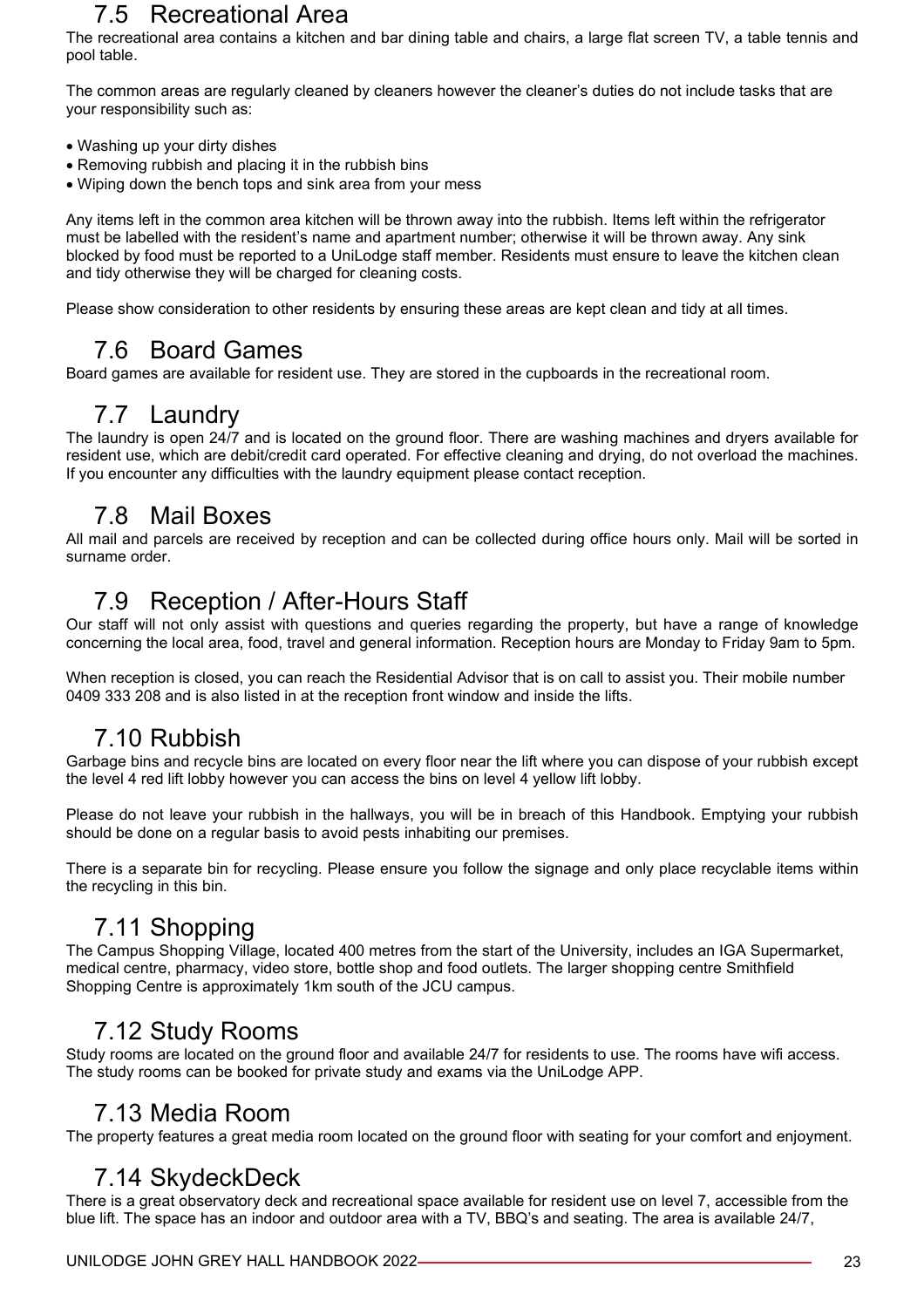however, please be conscious of noise after 10pm on weeknights and 11pm on weekends as there are apartments near by.

## 7.15 Printing Facilities

A printer is available in the study rooms and can be accessed through your JCU credentials.

#### 7.16 Transport

Sunbus provides a regular bus service to and from the campus, city and suburbs. Information on public transport can be obtained from the [Public Transport Cairns](https://translink.com.au/cairns) website. Our friendly customer service staff can assist you to navigate the website or the app.

#### 7.17 Utilities – Electricity, Water and Internet

Electricity, water and internet consumption are all included in your Residential Fees.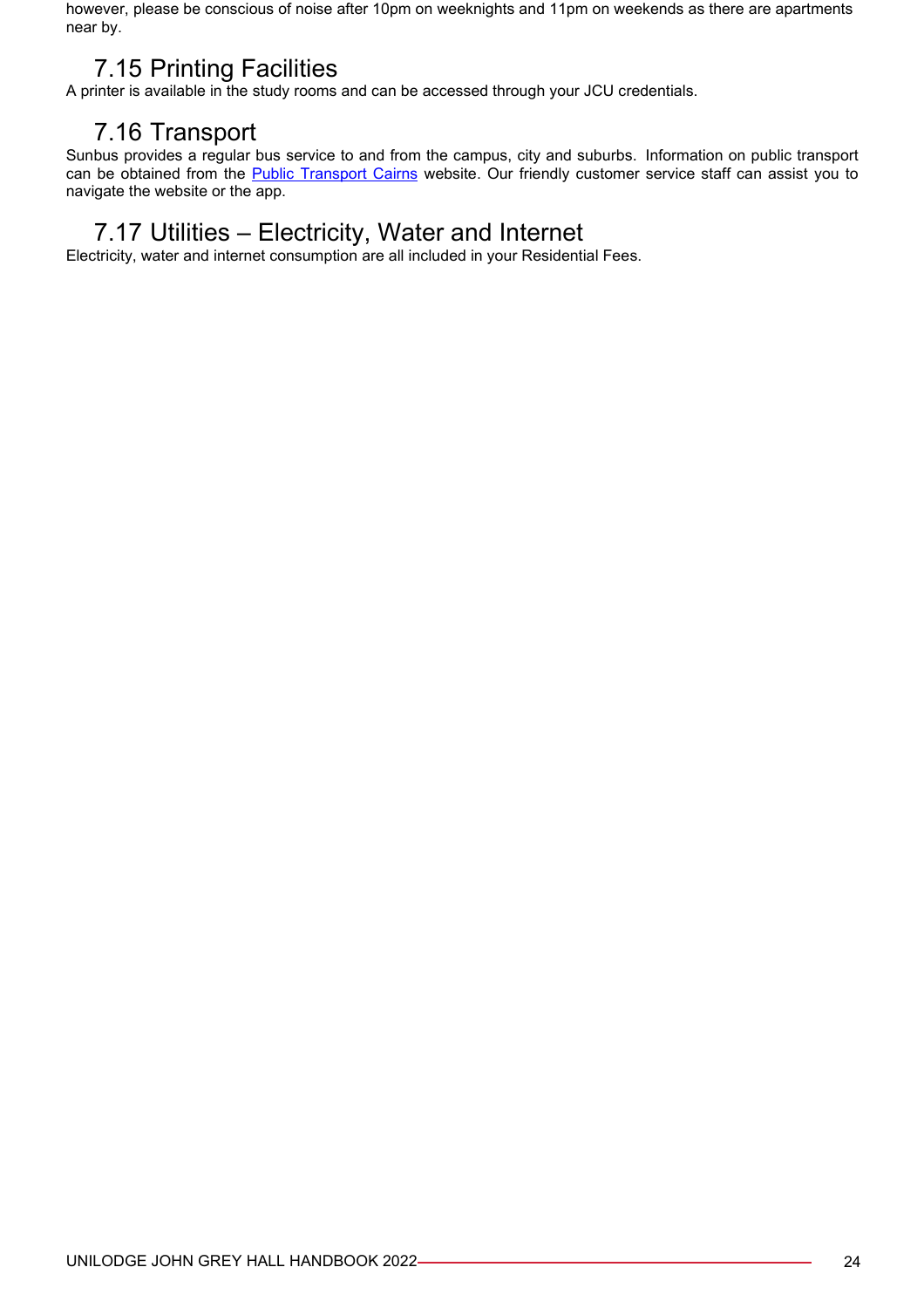# 8.COMMUNICATIONS

#### 8.1 Internet

There is internet available in the apartments and common areas. Internet access via the JCU network is available through a data point in each bedroom and wireless throughout the interior of the building and selected areas externally. Use of the JCU network is only available via the use of JCU credentials, and is subject to the same conditions of use as the rest of the campus. Please be advised that online gaming is not supported through the JCU network.

# **Internet Customer Service Details**

**Phone +61 7 4232 1777** or extension 21777 (option 1)<br> **Web Form ithelpdesk@icu.edu.au Web Form [ithelpdesk@jcu.edu.au](mailto:ithelpdesk@jcu.edu.au)**

# 9.CONTACT DETAILS

#### 9.1 Emergency Contacts

Dial **000 (Police, Fire, Ambulance)**

#### 9.2 Property Address

Mail being sent to you should be addressed as follows:

**Resident Full Name UniLodge John Grey Hall (Room Number) \_ \_ \_ \_ / 14-88 McGregor Road Smithfield QLD 4878 Australia**

#### 9.3 Property Phone Number

Business Hours: +61 7 4214 3300 / 07 4214 3300 +61 409 333 208 / 0409 333 208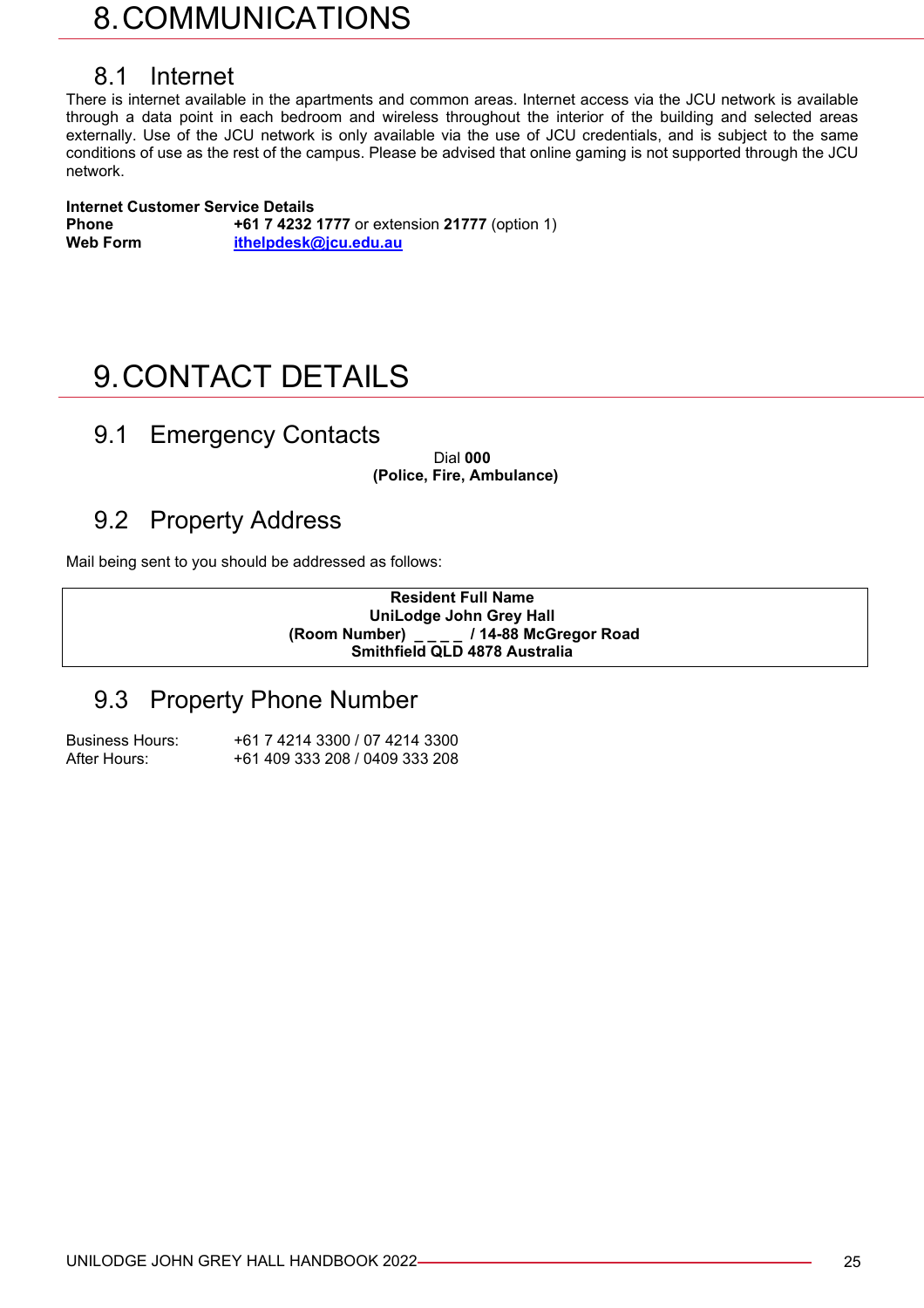# 10. EMERGENCY PROCEDURES

UniLodge will provide residents with emergency assistance in the event of:

- Personal, physical or psychological emergencies (e.g. theft, assault, harassment, vandalism, lost and found items, accidental or self-inflicted injury or medical condition)
- Building infrastructure emergencies (e.g. fire or storm damage)
- Maintenance emergencies (e.g. loss of power, loss of heating, flooding due to plumbing blockages or breaks, malfunctioning locks, damage to doors or windows)
- Residency rule breaches (e.g. excessive noise, trespassing, other disturbances)
- Lockouts where a resident locks themselves out or misplaces their swipe card

In emergency, residents should contact Emergency Services (Police, Fire, Ambulance) on 000

#### 10.1 Evacuation & Assembly Area

If you are instructed to evacuate the building, make your way to the nearest **FIRE EXIT** and continue down the stairs to ground level. Please assemble at the Emergency Assembly Area located in grass area of the front of the building and await further instructions from the Fire Warden.

You must evacuate the building in under 4 minutes. Failure to do so may result in a breach or fine.

Before re-entering the building please wait until instructed by the fire department that it is safe to re-enter the building.

#### 10.2 Fire Detectors

Never cover or attempt to remove the smoke detector in your room as these are connected to the main fire alarm system and these actions may cause a system fault and or a false alarm. In the event of a false alarm that is caused by interference with a smoke detector, the Fire Brigade has it within its powers to levy fines and commence prosecutions (current fines exceed \$3,000). You may also be responsible for the cost of repairs to the system that this damage may cause.

In the event of excessive cooking fumes (but no fire) in your apartment that cause your alarm to activate please do not attempt to clear these into the building common areas. This will automatically call the Fire Brigade who have it within their powers to levy fines for "Unwanted Alarms (currently in excess of \$3,000)" plus fire service contractors attendance. **DO NOT OPEN YOUR MAIN DOOR UNLESS YOU NEED TO EXIT THE BUILDING IN CASE OF A FIRE.**

**\*\*False alarm callouts by Fire Brigade currently exceed \$3,000. This cost will be passed on to the responsible resident.**

#### *DO NOT TOUCH OR TEMPER WITH THE SMOKE DETECTORS OTHERWISE YOU MAY BE CHARGED*

#### 10.3 Fire Doors

In the 6 bedroom share apartments, there are a numbe of fire doors inside the apartments that will be activated and released when the fire alarms are activated. The fire doors are located:

- 1. In the living room where the TV is positioned in the cavity
- 2. The kitchen door
- 3. Back door
- 4. Front door

Under no circumstances are you to obstruct the area that these doors are located or place anything next to them where they will not allow them to shut properly and freely when an alarm is activated. If you attempt to obstruct or tamper with the doors and their ability to close automatically, you may place yourself and others in danger, and you may also be liable for any damages caused.

After a fire alarm activation has stopped, the doors can be opened again and magnetised to their correct open position.

## 10.4 Upon Fire

- Assist any person in immediate danger only if safe.
- Close doors to stop oxygen fuelling the fire.
- Call the Fire Brigade (000). If calling from your room dial zero (0) for an outside line first.
- Attack fire if safe to do so.
- Evacuate to assembly area using the stairs, assist anyone who may be unable to assist themselves.
- Remain at assembly area and await roll call.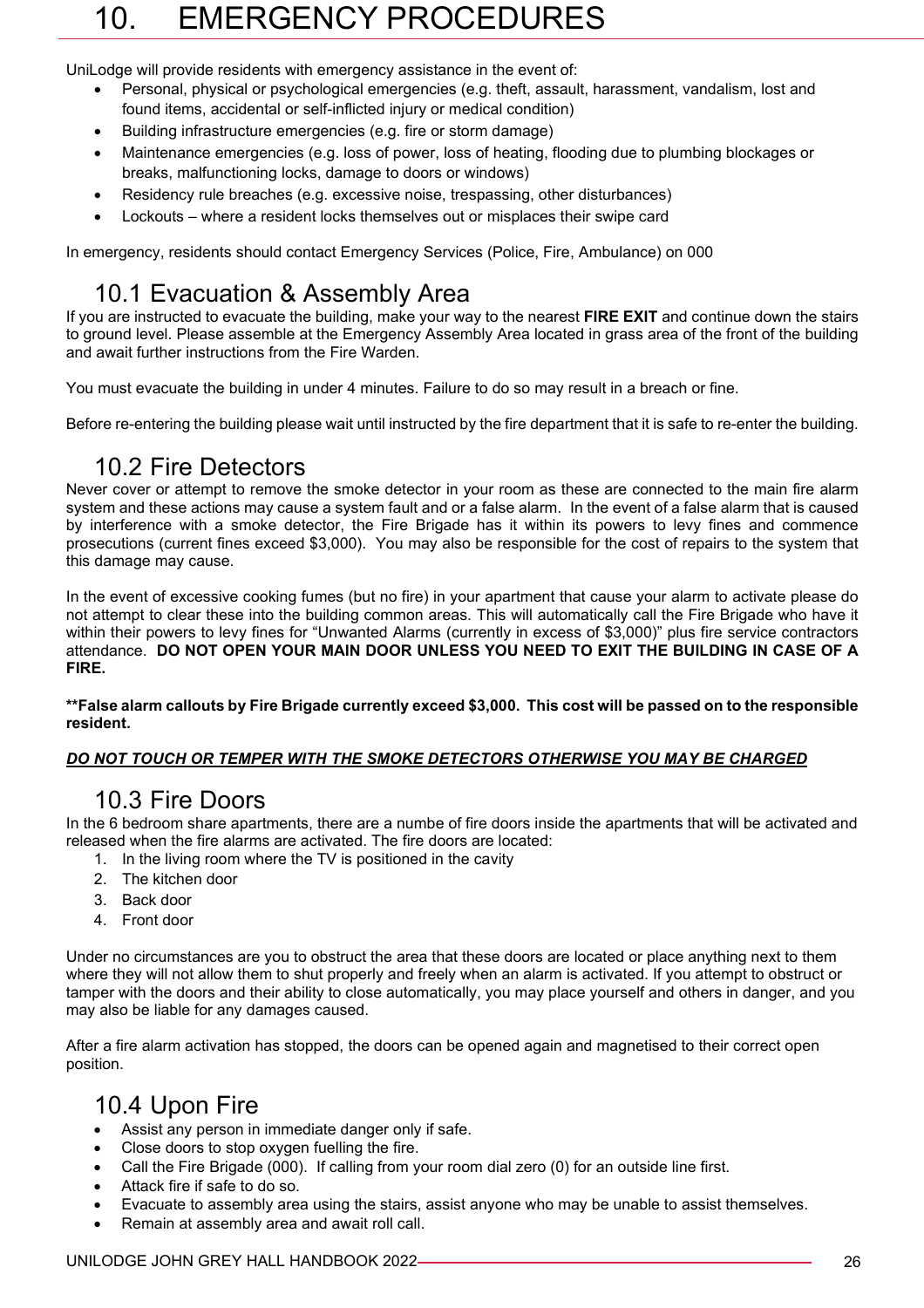#### *REMEMBER: DO NOT USE LIFTS IN A FIRE EMERGENCY*

# 11. HEALTH

#### 11.1 First Aid

There are a number of UniLodge staff that have completed first aid training and hold a current certificate.

## 11.2 Local Dentist, Doctor, and Hospital Contact Details

| <b>Dentist</b>                         | <b>Doctor</b>                           |  |
|----------------------------------------|-----------------------------------------|--|
| <b>JCU Dental</b>                      | <b>Smithfield Medical Centre</b>        |  |
| 9 McGregor Road, Smithfield QLD 4870   | <b>Campus Village Shopping Centre</b>   |  |
| (on JCU campus)                        | 1-3 Faculty Close, Smithfield, QLD 4878 |  |
|                                        | (across the road from the JCU campus)   |  |
| 1800 050 763                           |                                         |  |
| www.jcudental.com                      | 07 40577300                             |  |
|                                        | www.smithfieldmedicalcentre.com.au      |  |
| Monday - Friday: $9.00$ am - $5.00$ pm |                                         |  |
| Saturday & Sunday: Closed              | Monday – Friday: $8.00$ am – $5.00$ pm  |  |
|                                        | Saturday & Sunday: Closed               |  |
| <b>Hospital - Public</b>               | <b>Hospital - Private</b>               |  |
| Cairns Hospital                        | Cairns Private Hospital                 |  |
| 165 Esplanade, Cairns North QLD 4870   | 1 Upward Street, Cairns City QLD 4870   |  |
| (15.2km, 43 minutes by bus)            | (15.4km, 40 minutes by bus)             |  |
|                                        |                                         |  |
| $(07)$ 4226 0000                       | (07) 4052 5200                          |  |
|                                        |                                         |  |
| www.health.qld.gov.au/services/cairns- | www.cairnsprivate.com.au/               |  |
| hinterland/cairns_cairns_hosp          |                                         |  |
|                                        | Open 24/7                               |  |
| Open 24/7                              |                                         |  |
|                                        |                                         |  |

## **In case of an emergency dial 000**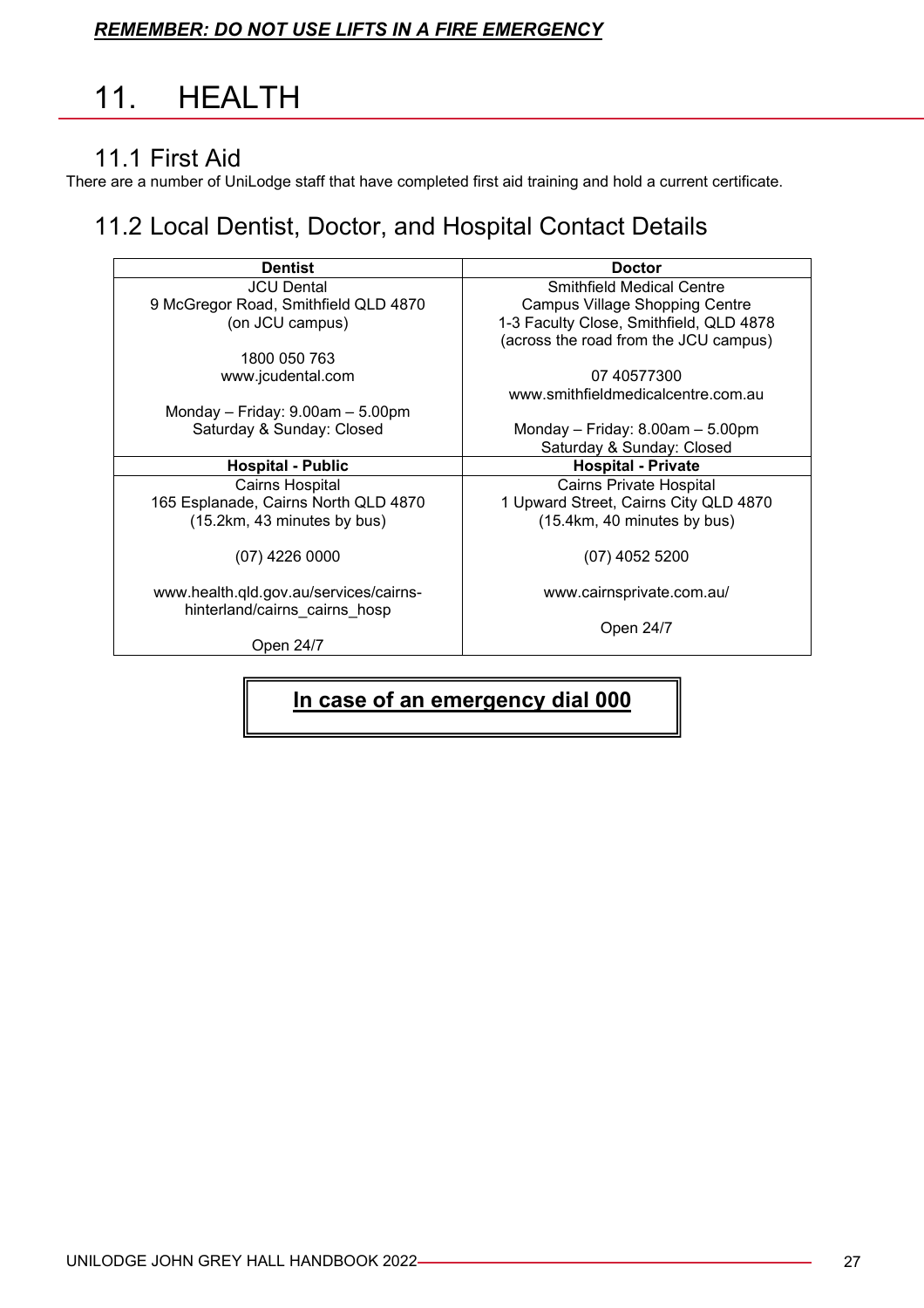# 12. OPERATING AND CARING FOR YOUR APARTMENT

All residents are expected to:

- Clean and vacuum their room on a regular basis;
- Maintain their room in a hygienic manner; and
- Clean internal windows and walls in their room

. Residents who live in Multi-share Apartments are also expected to:

- Participate equally with other residents in keeping the apartment common areas clean;
- Clean all appliances and surfaces within an Apartment;
- Clean the internal areas of the cook top, range hood, oven and refrigerator equipment; and
- Remove garbage from the Apartment regularly.

Where it is brought to the attention of management that a Room/Apartment is not being cleaned or is unhygienic, the resident(s) of that Room/Apartment will be requested to thoroughly clean the Room/Apartment. If following such notification the Room/Apartment is not promptly cleaned to comply with basic cleanliness and health standards, management may arrange for the Room/Apartment to be cleaned at the expense of the Room/Apartment resident(s).

### 12.1 Compulsory Departure Fee

Your apartment has been professionally cleaned and fitted with new mattress protectors prior to your arrival. A compulsory fee is payable with your initial payment to cover the cost of a professional clean and replacement mattress protector and shower curtain/carpet cleaning. This fee is non-negotiable. A condition of your lease is you must leave your premises in the same condition as when you entered them. Any cleaning required beyond the standard professional clean included in the Departure Fee will be at the resident's expense and the resident will be liable.

If you choose to change apartments during the course of your contract, another Departure Fee is payable for your new room along with the Apartment Move Fee.

#### 12.2 Glass and Aluminium

Please note the following suggested points for the care and maintenance of the glass in your apartment.

#### **WHAT NOT TO DO**

- Do not store or place items in contact with the glass (this can damage the glass or create a heat trap leading to thermal breakage).
- Never use abrasive cleaners on glass. Scouring pads or other harsh materials must not be used to clean windows or other glass products. Powder based cleaners are to be avoided.
- Avoid causing extreme temperature changes as this may lead to thermal fracture of the glass (i.e. Do not splash hot water on cold glass, or freezing water on hot glass). Some tapes or adhesives can stain or damage glass surfaces. Avoid using such materials unless they are known to be easily removed.

## 12.3 Joinery Items

#### **Cleaning**

A wipe over with a clean, soft damp cloth should be sufficient to keep all laminex surfaces clean. Soiled surfaces or light stains are best removed with warm soapy water or with a common detergent, such as Mr. Muscle, Nifty Solvent or bathroom cleaner. Wax or other polishes are unnecessary and should not be used.

#### **Scratches and Cuts**

Chopping and cutting directly onto the surface can damage laminex surfaces. To prevent this happening, use a cutting or chopping board. Sliding of heavy objects can cause scuffing of the surface. Residents will be charged for replacement of the surface if severe cuts and scratches occur.

Residents are asked not to remove from their apartment any item or equipment that has been provided by UniLodge.

#### 12.4 Maintenance

Please follow the procedure below upon discovery of an item requiring attention.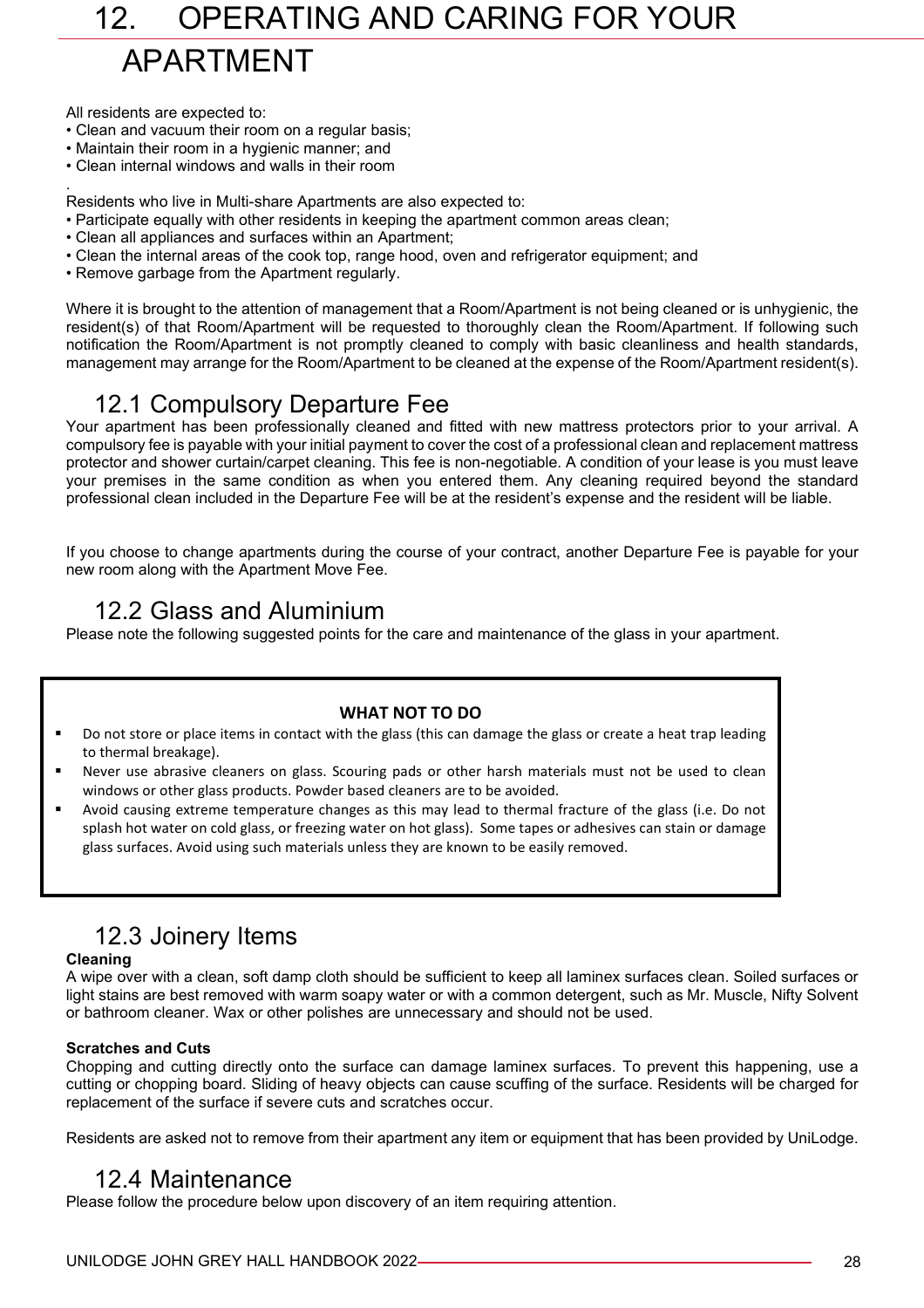- 1. Identify the problem and be prepared to give the associated details.
- 2. Submit the issue via one of these options:
	- o Via the UniLodge APP through the link on the Home Page
	- o Contact the customer service staff at reception
	- o Email [johngreyhall@unilodge.com.au](mailto:johngreyhall@unilodge.com.au)
	- o Submit a maintenance request via Frequently Asked Questions on the UniLodge John Grey Hall website page

#### 12.5 Microwave Oven

Your apartment is provided with a microwave oven located in the kitchen. The microwave is connected to a 240V single-phase electric power supply.

#### 12.6 Mirrors

The manufacturer's recommended cleaning method is as follows: Gently wipe with a damp, lint-free cloth.

#### 12.7 Refrigerator

Your apartment includes a refrigerator connected to a 240 volt electric power supply. On arrival check that the fridge is plugged in and switched on, you may need to adjust the cooling setting within the refrigerator. To be effective the refrigerator should be constantly left on.

#### 12.8 Roller Blinds

You will find a chain on the side of the window. Pull the chain gently and smoothly from directly underneath to either raise or lower your window blinds. Should you pull the chain off it will be at your cost to have it re-attached.

#### 12.9 Smoke Detector

Your apartment has been installed with a smoke alarm. Generally, they are located on the ceiling in the living/bedroom areas. Each one is connected to a 240V power supply via your apartment switchboard. If you attempt to tamper, cover or remove your smoke alarm you are liable to be fined in excess of \$3,000 by Fire Brigade.

#### 12.10 Stains – Removing Stains

DO NOT use any powders or abrasive liquid cleaners. A light application of METHYLATED SPIRITS or cleaning liquid that does not contain solvents can be used.

#### 12.11 Tiled Surfaces

Do NOT clean the tiles with ACID or with any abrasive materials. Use specifically designed tile-cleaning detergents only.

#### 12.12 Vacuum Cleaner

A vacuum cleaner is available for you to borrow. If you accidently damage the vacuum cleaner whilst you are using it to clean your apartment, please ensure to advise a UniLodge staff member. A broom is available in the share apartments only.

#### 12.13 Walls

#### **Hanging Items on the Walls**

Please be very careful of what you stick onto the walls. The walls could become damaged or paint removed if care is not taken and a charge will apply if this does occur. You can buy special hooks from Supermarkets or Hardware Stores, which are designed not to damage the walls once removed; however there is no guarantee damage will not occur. These are 3M Brand adhesive/ removable hooks. Please ensure you remove these hooks at the end of your residency. Any damage caused as a result of removing these hooks however will be your responsibility and repair will be at your cost. No sticky tape is to be used. No blu-tack is to be used as it can stain.

### 12.14 Air-Conditioning

The air-conditioner temperature in the apartments are set at a specific temperature range for certain reasons including avoiding condensation due to the tropical weather in Cairns. JCU monitor the air-conditioning temperature in each room via a BMS (a remote system) and can see when the controllers have been tampered with to alter the temperatures to less than the set minimum 22 degrees. They can see the exact date and time that a temperature is altered. If a resident is found to have tampered with their controller, they will be responsible for the costs of the contractor to attend to site to reset the controller. In addition, if any damage is caused to the apartment or its contents, the resident will also be responsible for these costs.

We ask that you please do not tamper or reset the controller outside of the required settings.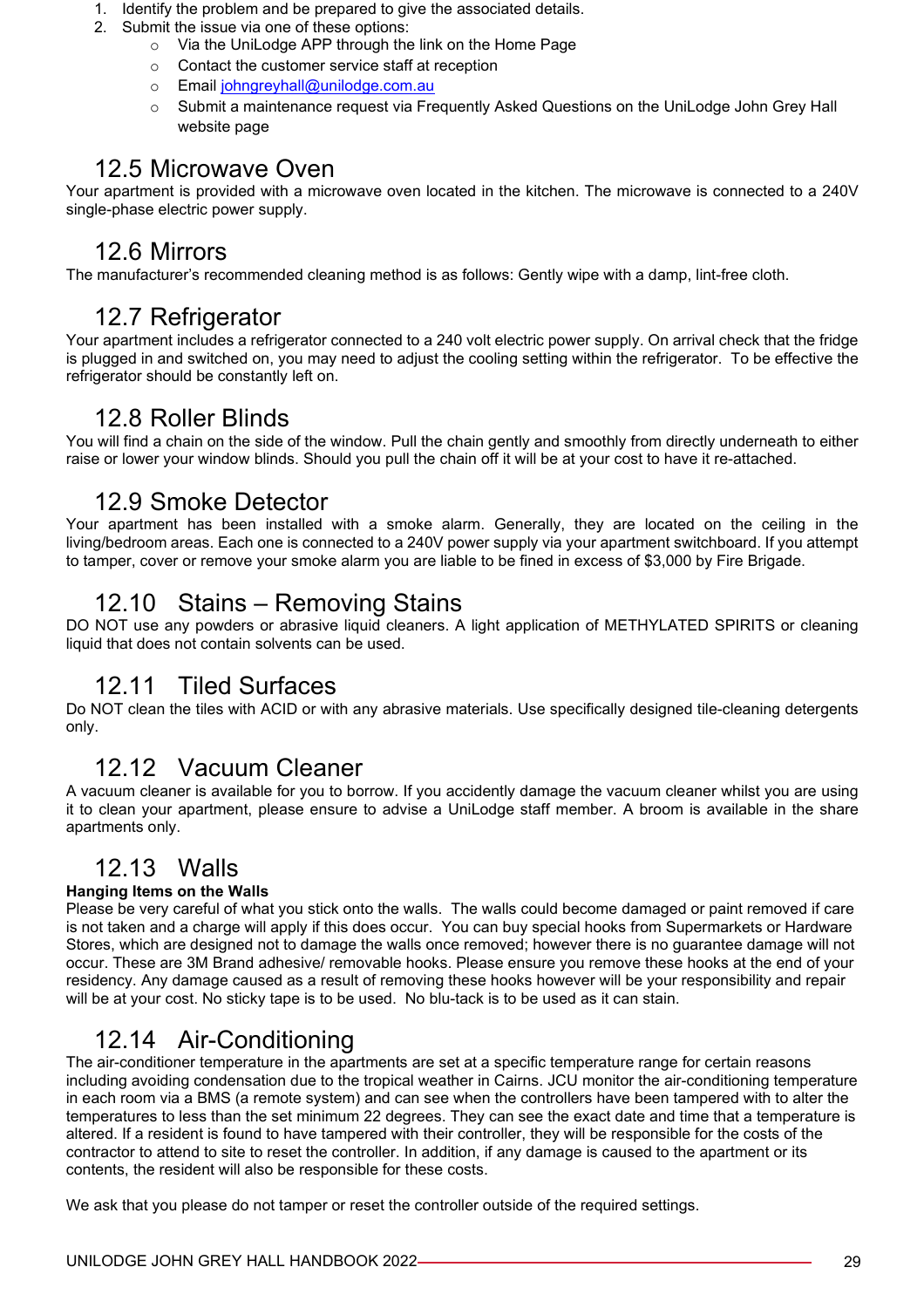# 13. PAYMENTS

#### **Residents whose payments are in arrears will be issued with breach notices**

#### 13.1 Residential Fee (Rent)

Rent is to be paid as per the Residential Agreement, and must always be in advance. Payments can be made in the following way:

- a) Direct debit (per agreed direct debit schedule dates)
- b) One lump sum payment for the upcoming semester

#### **Bank Account Details**

| <b>Account Name:</b> | JAMES COOK UNIVERSITY - UNILODGE          |
|----------------------|-------------------------------------------|
| <b>BSB:</b>          | 064817                                    |
| <b>Account No:</b>   | 10797480                                  |
| Address:             | 151-173 Sturt Street. Townsville QLD 4810 |
| <b>Swift Code:</b>   | CTBAAU2S                                  |

Please use your name and apartment number as a reference and provide reception with the receipt.

#### **Payment of rent must be received on or before the due date.**

If any Residential Fees are outstanding for more than three days, the resident's swipe card may expire until the fee is paid in full.

#### 13.2 Sundry Charges

Sundry charges are payable by residents and include additional cleaning and repairs. The resident must make payments for outgoings within 3 days of the due date.

#### 13.3 Apartment Repairs

UniLodge employs contractors to repair any damages or problems that occur on the premises. The resident is liable for any damages or loss caused by negligence or misuse, and will be charged for labour and any associated costs.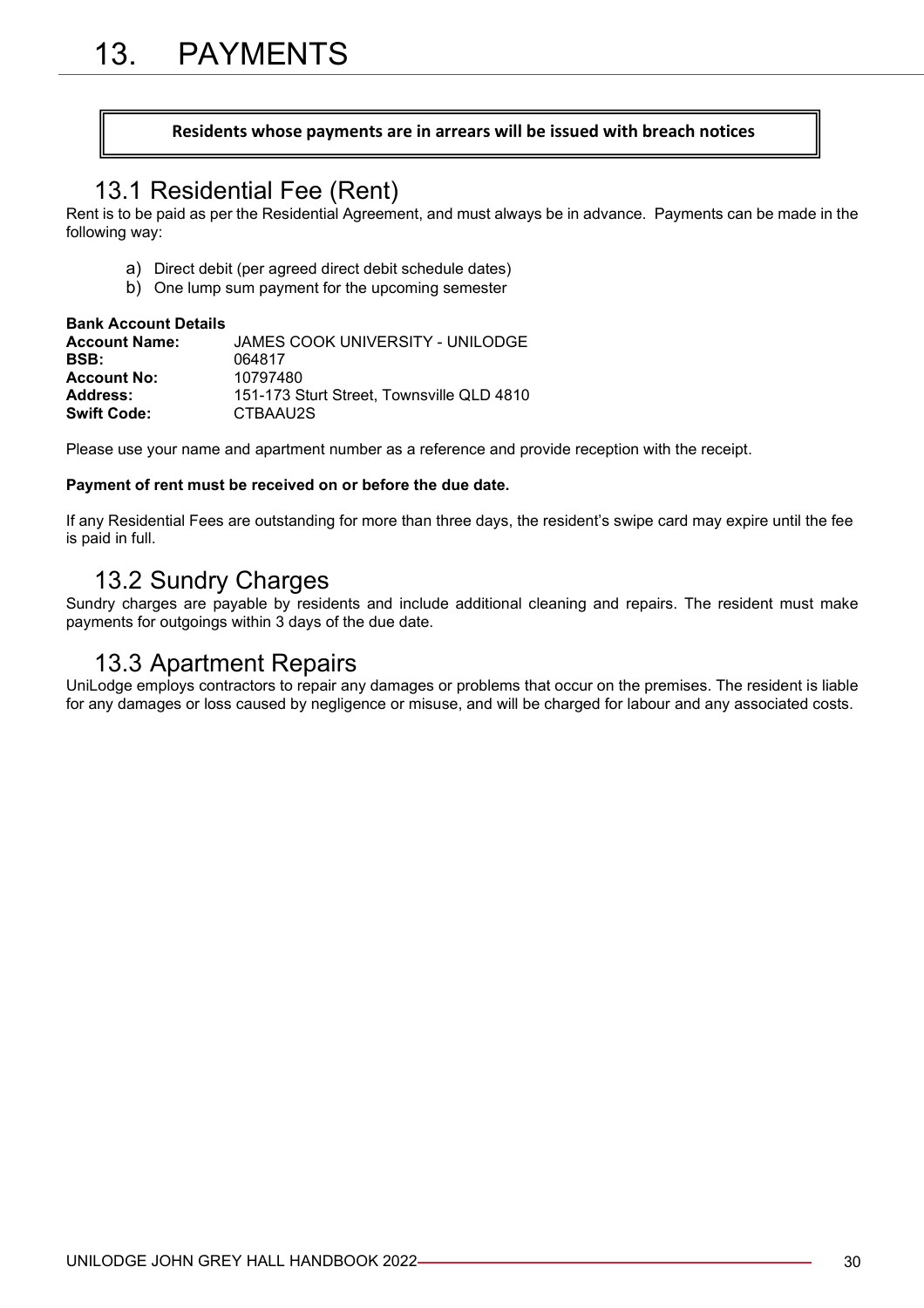## 14.1 Insurance and Security for Your Apartment

The Resident will, at the Resident's discretion, take out personal property insurance to cover all property held in the Building by the Resident, and the Resident acknowledges that failure to do so will not in any way be cause for the Building Owner to compensate the Resident.

Items may include, and not limited to, stereos, computers, bicycles, clothing, mobile phone and appliances. No personal items are **covered** by UniLodge or JCU insurance policies. Any large complex is vulnerable to petty theft, and UniLodge John Grey Hall is no exception. We suggest that you **keep your door locked at all times.**

#### 14.2 Intruders

Although we take all possible precautions, intruders may occasionally gain entry. If you see anyone behaving suspiciously, call reception immediately and watch the person or persons from a distance but do not put yourself at risk.

- **The building has 24 hour video surveillance.**
- **Do not show any person to a resident's apartment, or tell them where they live - the resident concerned may not wish to see the visitor.**
- **Do not swipe your card for any other person in the lifts or open the front entry door.**

#### 14.3 JCU Safe APP

The JCU Safe APP provides in one place information about the safety, security and support services available to students, including emergency alerts, incident management procedures around evacuation, shelter in place and lockdown, easy access to both physical and virtual security escorts or to call or chat with JCU security, immediate contacts for health, disability, counselling and other services, and incident and reporting capabilities including those for sexual misconduct. Download it from your favourite App store.